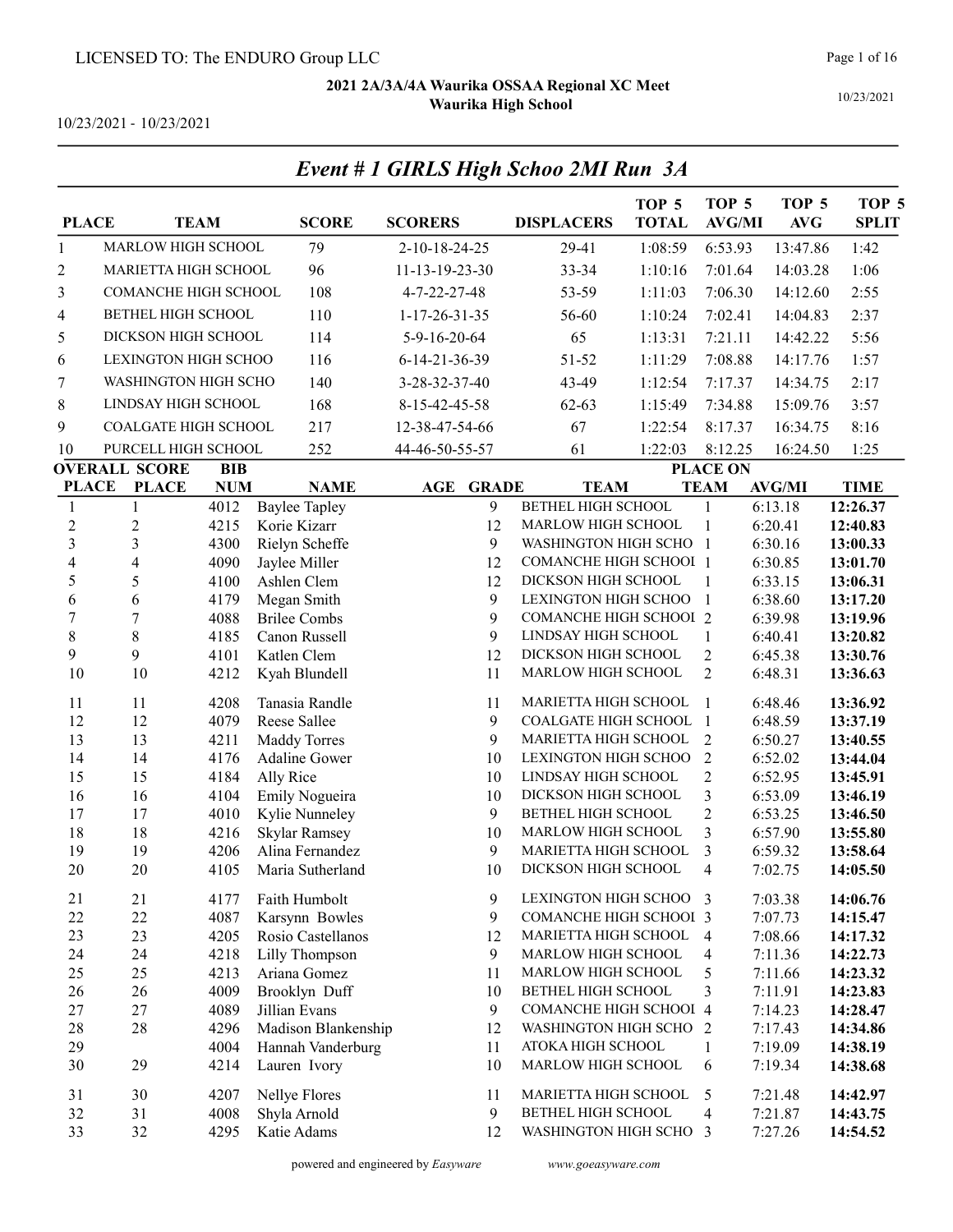10/23/2021 - 10/23/2021

| 34      | 33 | 4210 | Isabella Salas Garcia            | 12       | MARIETTA HIGH SCHOOL                        | 6                   | 7:28.83  | 14:57.67 |
|---------|----|------|----------------------------------|----------|---------------------------------------------|---------------------|----------|----------|
| 35      |    | 7826 | Ava Parsons                      | 9        | DAVIS HIGH SCHOOL                           | $\mathbf{1}$        | 7:30.37  | 15:00.74 |
| 36      | 34 | 4209 | Timberlee Riley                  | 11       | MARIETTA HIGH SCHOOL                        | 7                   | 7:30.88  | 15:01.77 |
| 37      | 35 | 4013 | Brylan Webb                      | 9        | BETHEL HIGH SCHOOL                          | 5                   | 7:31.87  | 15:03.74 |
| 38      |    | 4164 | Mykah Beck                       | 11       | <b>IDABEL HIGH SCHOOL</b>                   | $\mathbf{1}$        | 7:32.17  | 15:04.34 |
| 39      | 36 | 4174 | Landri Bean                      | 10       | LEXINGTON HIGH SCHOO                        | $\overline{4}$      | 7:32.93  | 15:05.86 |
| 40      |    | 4172 | Elley Holder                     | 11       | KINGSTON HIGH SCHOOL                        | $\overline{1}$      | 7:33.07  | 15:06.14 |
|         |    |      |                                  |          |                                             |                     |          |          |
| 41      | 37 | 4301 | Delia Snow                       | 9        | WASHINGTON HIGH SCHO 4                      |                     | 7:33.20  | 15:06.40 |
| 42      | 38 | 4078 | Journey Pickett                  | 10       | COALGATE HIGH SCHOOL                        | 2                   | 7:34.34  | 15:08.68 |
| 43      | 39 | 4178 | Addison Lippel                   | 9        | LEXINGTON HIGH SCHOO                        | 5                   | 7:37.47  | 15:14.94 |
| 44      | 40 | 4299 | Mattie Richardson                | 12       | WASHINGTON HIGH SCHO                        | $\overline{5}$      | 7:38.82  | 15:17.65 |
| 45      |    | 4173 | Natalie Laclaire                 | 10       | KINGSTON HIGH SCHOOL                        | $\overline{2}$      | 7:39.32  | 15:18.65 |
| 46      | 41 | 4217 | <b>Brileigh Soell</b>            | 9        | MARLOW HIGH SCHOOL                          | 7                   | 7:39.82  | 15:19.65 |
| 47      | 42 | 4181 | Chloe Ince                       | 10       | LINDSAY HIGH SCHOOL                         | 3                   | 7:43.95  | 15:27.90 |
| 48      |    | 7824 | Jaylee Jenning                   | 12       | DAVIS HIGH SCHOOL                           | $\overline{c}$      | 7:44.41  | 15:28.82 |
| 49      | 43 | 4297 | Josie Castle                     | 12       | WASHINGTON HIGH SCHO                        | 6                   | 7:49.46  | 15:38.92 |
| 50      | 44 | 4251 | Gracie Pruitt                    | 10       | PURCELL HIGH SCHOOL                         | $\mathbf{1}$        | 7:52.99  | 15:45.98 |
| 51      |    | 4121 | Addyson Rodriguez                | 12       | FREDERICK HIGH SCHOO                        | 1                   | 7:55.17  | 15:50.34 |
| 52      | 45 | 4187 | <b>Emily Stone</b>               | 11       | LINDSAY HIGH SCHOOL                         | $\overline{4}$      | 7:57.80  | 15:55.60 |
| 53      | 46 | 4252 | Allison Schlotthauer             | 11       | PURCELL HIGH SCHOOL                         | $\overline{c}$      | 7:58.07  | 15:56.14 |
| 54      | 47 | 4075 | Trista Horn                      | 10       | COALGATE HIGH SCHOOL                        | 3                   | 7:58.42  | 15:56.85 |
| 55      | 48 | 4091 | Kynli Morris                     | 11       | <b>COMANCHE HIGH SCHOOI 5</b>               |                     | 7:58.71  | 15:57.42 |
| 56      | 49 | 4298 | Adriena Lindert                  | 10       | WASHINGTON HIGH SCHO 7                      |                     | 8:01.28  | 16:02.57 |
| 57      | 50 | 4250 | Kylie Macarthur                  | 9        | PURCELL HIGH SCHOOL                         | 3                   | 8:02.14  | 16:04.29 |
| 58      |    | 4165 | Katrina Cherry                   | 10       | <b>IDABEL HIGH SCHOOL</b>                   | $\mathbf{2}$        | 8:03.95  | 16:07.90 |
| 59      | 51 | 4180 | Shea Smith                       | 12       | LEXINGTON HIGH SCHOO                        | 6                   | 8:05.34  | 16:10.68 |
| 60      | 52 | 7822 | Brooklyn Johnson                 | 9        | LEXINGTON HIGH SCHOO                        | 7                   | 8:05.50  | 16:11.00 |
|         |    |      |                                  |          |                                             |                     |          |          |
| 61      | 53 | 4085 | Sadie Allie                      | 12       | COMANCHE HIGH SCHOOI 6                      |                     | 8:05.88  | 16:11.77 |
| 62      | 54 | 4080 | Kaylie Trevathan                 | 11       | COALGATE HIGH SCHOOL 4                      |                     | 8:08.65  | 16:17.30 |
| 63      |    | 4195 | Emma Gaston                      | 11       | LONE GROVE HIGH SCHO                        | 1                   | 8:10.45  | 16:20.91 |
| 64      |    | 4001 | Joscelin Cochran                 | 11       | ATOKA HIGH SCHOOL                           | $\overline{c}$      | 8:18.61  | 16:37.23 |
| 65      |    | 4152 | Kailyn Johnson                   | 10       | HOLDENVILLE HIGH SCH                        | $\mathbf{1}$        | 8:24.29  | 16:48.58 |
| 66      | 55 | 4247 | Jenna Avery                      | 11       | PURCELL HIGH SCHOOL                         | 4                   | 8:32.38  | 17:04.76 |
| 67      | 56 | 4014 | Piper Whitecotton                | 11       | BETHEL HIGH SCHOOL                          | 6                   | 8:32.93  | 17:05.86 |
| 68      | 57 | 4249 | Ximena Gutierrez                 | 9        | PURCELL HIGH SCHOOL                         | 5                   | 8:35.68  | 17:11.36 |
| 69      | 58 | 4182 | Erika Medellin                   | 9        | LINDSAY HIGH SCHOOL                         | 5                   | 8:39.29  | 17:18.59 |
| 70      |    | 4120 | Kinley Hicks                     | 12       | FREDERICK HIGH SCHOO                        | $\overline{2}$      | 8:41.80  | 17:23.61 |
| 71      | 59 | 4086 | Sarai Alvarez                    | 11       | COMANCHE HIGH SCHOOI 7                      |                     | 8:41.91  | 17:23.82 |
| $72\,$  |    | 4197 |                                  | 11       | LONE GROVE HIGH SCHO                        |                     | 8:59.46  |          |
| 73      | 60 |      | Jelynn Spradlin<br>Paityn Seiger | 9        | BETHEL HIGH SCHOOL                          | $\overline{c}$<br>7 | 9:15.85  | 17:58.92 |
| 74      | 61 | 4011 | Sabrina Carrillo                 |          | PURCELL HIGH SCHOOL                         |                     | 9:18.69  | 18:31.71 |
|         |    | 4248 |                                  | 10       | LINDSAY HIGH SCHOOL                         | 6                   |          | 18:37.39 |
| 75      | 62 | 4186 | Tara Stelzig                     | 12<br>12 | LINDSAY HIGH SCHOOL                         | 6                   | 9:27.52  | 18:55.04 |
| 76      | 63 | 4183 | Torii Merrell                    |          |                                             | 7                   | 9:27.81  | 18:55.62 |
| $77 \,$ | 64 | 4102 | Makenna Day                      | 11       | DICKSON HIGH SCHOOL<br>LONE GROVE HIGH SCHO | 5                   | 9:31.18  | 19:02.37 |
| $78\,$  |    | 4196 | Isabella Gaston                  | 9        |                                             | 3                   | 9:52.16  | 19:44.32 |
| 79      |    | 7825 | Evelyn Davis                     | 11       | DAVIS HIGH SCHOOL                           | 3                   | 10:13.19 | 20:26.38 |
| $80\,$  | 65 | 4103 | <b>Emmaline Jennings</b>         | 10       | DICKSON HIGH SCHOOL                         | 6                   | 10:31.74 | 21:03.48 |
| 81      | 66 | 4076 | Deiondra Howard                  | 10       | COALGATE HIGH SCHOOL 5                      |                     | 10:56.88 | 21:53.76 |
| 82      | 67 | 4077 | <b>Brooke Penney</b>             | 9        | COALGATE HIGH SCHOOL 6                      |                     | 11:01.96 | 22:03.93 |
|         |    |      |                                  |          |                                             |                     |          |          |

### Event # 1 GIRLS High Schoo 2MI Run 3A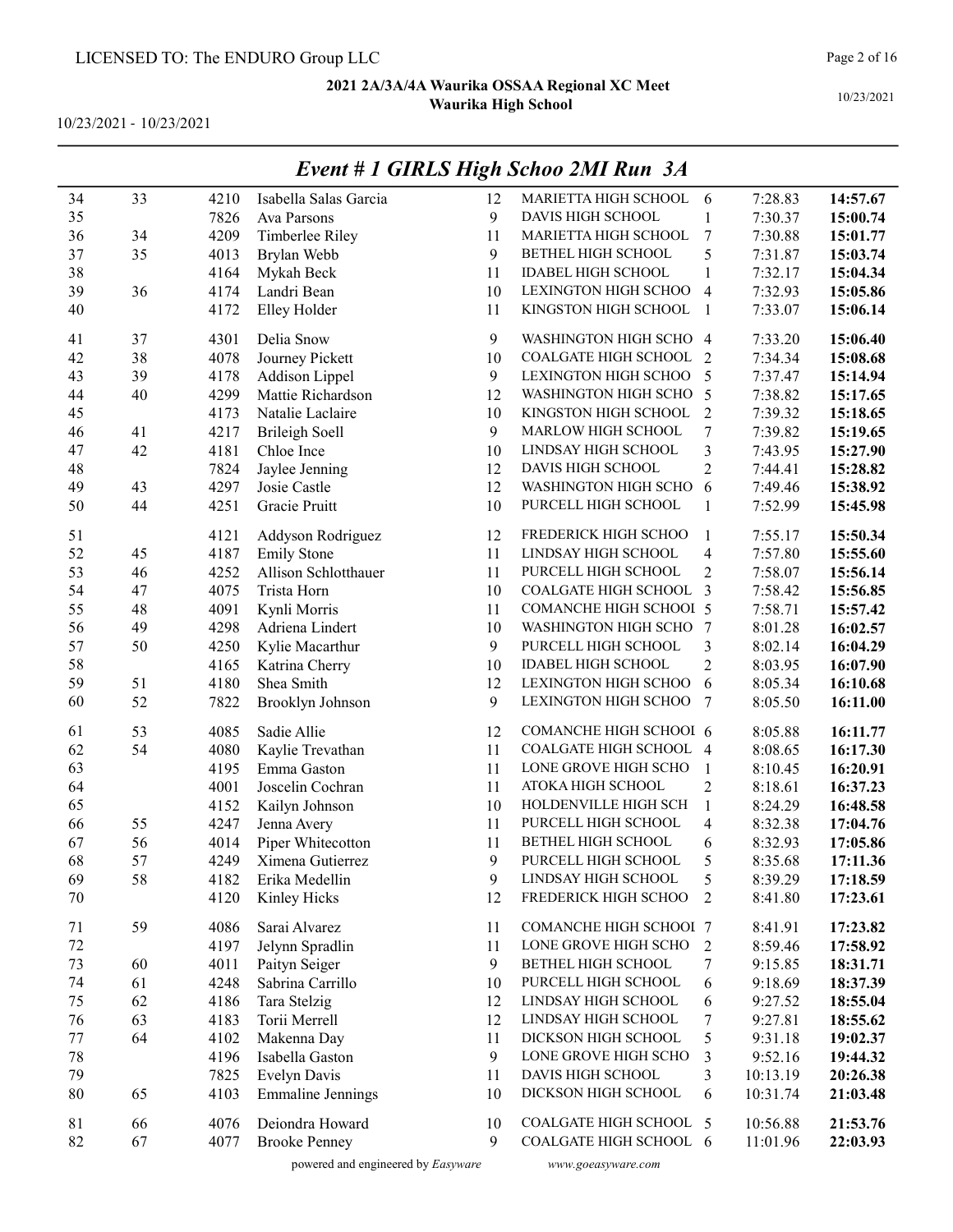10/23/2021 - 10/23/2021

# Event # 1 GIRLS High Schoo 2MI Run 3A

| . 70<br>. w<br>,,<br>.эө.<br>.00<br>ıa۱<br>. | $\sim$ | -<br>4002<br>Morris<br>011 | <b>SCHOOL</b><br>שנ |  | $-\sim$ $-\sim$ | $\sim$ $\sim$ $\sim$<br>$\sim$ $\sim$ |
|----------------------------------------------|--------|----------------------------|---------------------|--|-----------------|---------------------------------------|
|----------------------------------------------|--------|----------------------------|---------------------|--|-----------------|---------------------------------------|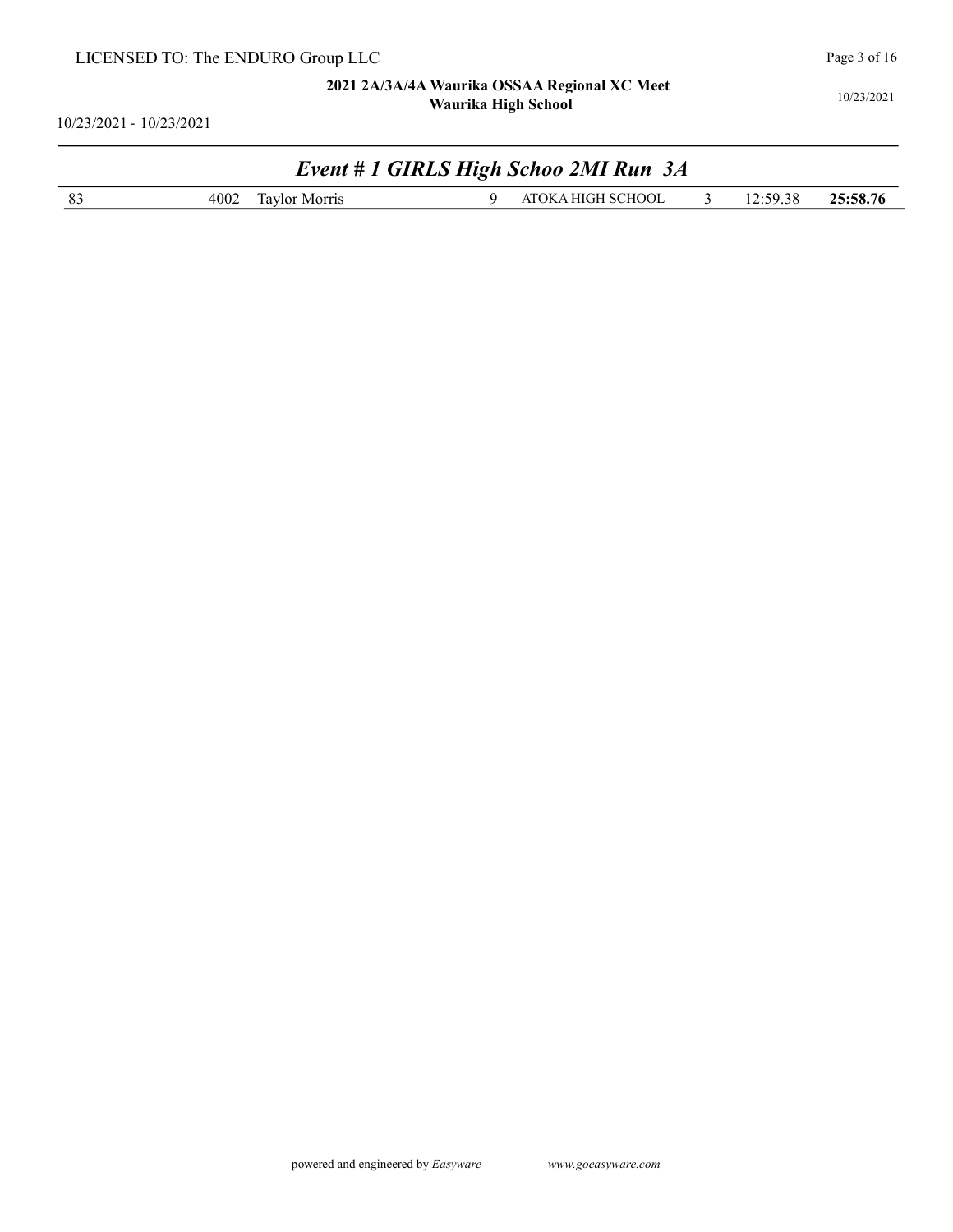Event # 2 BOYS High Schoo Run 3A

10/23/2021 - 10/23/2021

| <b>PLACE</b>             |                           | <b>TEAM</b>  | <b>SCORE</b>                 | <b>SCORERS</b>         | <b>DISPLACERS</b>                        | TOP <sub>5</sub><br><b>TOTAL</b> | TOP 5<br><b>AVG/MI</b>           | TOP <sub>5</sub><br>$\mathbf{AVG}$ | TOP <sub>5</sub><br><b>SPLIT</b> |
|--------------------------|---------------------------|--------------|------------------------------|------------------------|------------------------------------------|----------------------------------|----------------------------------|------------------------------------|----------------------------------|
| $\mathbf{1}$             | MARLOW HIGH SCHOOL        |              | 44                           | $4 - 7 - 10 - 11 - 12$ | 25-28                                    | 1:35:33                          | 6:53.93                          | 19:06.67                           | 1:13                             |
| 2                        | MARIETTA HIGH SCHOOL      |              | 64                           | $1 - 5 - 16 - 18 - 24$ | 36-43                                    | 1:36:10                          | 7:01.64                          | 19:14.04                           | 2:58                             |
| 3                        | BETHEL HIGH SCHOOL        |              | 71                           | $3 - 6 - 15 - 20 - 27$ | $47 - 62$                                | 1:37:08                          | 7:02.41                          | 19:25.65                           | 2:31                             |
| $\overline{\mathcal{A}}$ | COMANCHE HIGH SCHOOL      |              | 88                           | 2-9-13-19-45           | 46-56                                    | 1:38:41                          | 7:06.30                          | 19:44.13                           | 4:00                             |
| 5                        | WASHINGTON HIGH SCHO      |              | 104                          | 8-14-23-29-30          | 34-54                                    | 1:41:07                          | 7:17.37                          | 20:13.42                           | 1:57                             |
| 6                        | LEXINGTON HIGH SCHOO      |              | 150                          | 17-22-26-41-44         | $50 - 51$                                | 1:43:55                          | 7:08.88                          | 20:46.93                           | 1:41                             |
| 7                        | ATOKA HIGH SCHOOL         |              | 208                          | 21-32-35-59-61         | 67                                       | 1:51:08                          | 4:26.70                          | 22:13.50                           | 4:17                             |
| 8                        | <b>IDABEL HIGH SCHOOL</b> |              | 216                          | 37-39-40-42-58         | 66                                       | 1:49:21                          | 4:22.44                          | 21:52.20                           | 2:25                             |
| 9                        | LONE GROVE HIGH SCHO      |              | 239                          | 33-38-49-55-64         | 65                                       | 1:53:39                          | 4:32.74                          | 22:43.73                           | 5:07                             |
| 10                       | PURCELL HIGH SCHOOL       |              | 241                          | 31-48-52-53-57         | $60 - 63$                                | 1:51:50                          | 8:12.25                          | 22:22.03                           | 2:28                             |
|                          | <b>OVERALL SCORE</b>      | <b>BIB</b>   |                              |                        |                                          |                                  | <b>PLACE ON</b>                  |                                    |                                  |
| <b>PLACE</b>             | <b>PLACE</b>              | <b>NUM</b>   | <b>NAME</b>                  | AGE<br><b>GRADE</b>    | <b>TEAM</b>                              |                                  | <b>TEAM</b>                      | <b>AVG/MI</b>                      | <b>TIME</b>                      |
| 1                        |                           | 4493         | Brycen Ward                  | 11                     | KINGSTON HIGH SCHOOL                     |                                  | $\mathbf{1}$                     | 3:26.80                            | 17:14.03                         |
| $\overline{\mathbf{c}}$  | 1                         | 4530         | Wyatt Vinson                 | 11                     | MARIETTA HIGH SCHOOL                     |                                  | -1                               | 3:29.96                            | 17:29.83                         |
| $\overline{\mathbf{3}}$  | $\overline{c}$            | 4409         | Landon Ellis                 | 12                     | <b>COMANCHE HIGH SCHOOI 1</b>            |                                  |                                  | 3:33.61                            | 17:48.09                         |
| $\overline{\mathcal{A}}$ | 3                         | 4331         | Caden Lasyone                | 12                     | BETHEL HIGH SCHOOL                       |                                  | 1                                | 3:36.92                            | 18:04.61                         |
| 5                        | 4                         | 4533         | <b>Tyler Brown</b>           | 11                     | MARLOW HIGH SCHOOL                       |                                  | $\mathbf{1}$                     | 3:40.29                            | 18:21.49                         |
| 6                        | 5                         | 4531         | Kyler Williams               | 12                     | MARIETTA HIGH SCHOOL                     |                                  | $\overline{2}$                   | 3:41.66                            | 18:28.32                         |
| $\overline{7}$           |                           | 4502         | Daniel Ponce<br>Jace Stewart | 11                     | LINDSAY HIGH SCHOOL                      |                                  | $\mathbf{1}$                     | 3:42.13                            | 18:30.69                         |
| 8<br>9                   | 6<br>$\overline{7}$       | 4333<br>4535 | Ean Hewitt                   | 12<br>11               | BETHEL HIGH SCHOOL<br>MARLOW HIGH SCHOOL |                                  | $\overline{2}$<br>$\overline{2}$ | 3:42.37<br>3:44.55                 | 18:31.89<br>18:42.75             |
| 10                       | 8                         | 4623         | Grayson Mitchell             | 11                     | WASHINGTON HIGH SCHO 1                   |                                  |                                  | 3:48.65                            | 19:03.29                         |
| 11                       | 9                         | 4411         | <b>Brycen Lassley</b>        | 9                      | <b>COMANCHE HIGH SCHOOI 2</b>            |                                  |                                  | 3:50.75                            | 19:13.76                         |
| 12                       | 10                        | 4536         | Caleb Sloan                  | 11                     | MARLOW HIGH SCHOOL                       |                                  | 3                                | 3:52.54                            | 19:22.74                         |
| 13                       | 11                        | 4538         | Luke Tolle                   | 12                     | MARLOW HIGH SCHOOL                       |                                  | $\overline{\mathbf{4}}$          | 3:54.32                            | 19:31.60                         |
| 14                       | 12                        | 4534         | Cody Davis                   | 12                     | MARLOW HIGH SCHOOL                       |                                  | 5                                | 3:54.96                            | 19:34.80                         |
| 15                       | 13                        | 4413         | Koble Lewis                  | 9                      | <b>COMANCHE HIGH SCHOOI 3</b>            |                                  |                                  | 3:55.05                            | 19:35.28                         |
| 16                       | 14                        | 4619         | Seth Bunch                   | 9                      | WASHINGTON HIGH SCHO                     |                                  | 2                                | 3:55.15                            | 19:35.77                         |
| 17                       | 15                        | 4327         | Josh Abercombie              | 11                     | BETHEL HIGH SCHOOL                       |                                  | 3                                | 3:56.14                            | 19:40.71                         |
| 18                       | 16                        | 4525         | Preston Eastmon              | 11                     | MARIETTA HIGH SCHOOL                     |                                  | 3                                | 3:57.03                            | 19:45.17                         |
| 19                       | 17                        | 4499         | Miguel Trejo                 | 12                     | LEXINGTON HIGH SCHOO                     |                                  | $\mathbf{1}$                     | 3:58.86                            | 19:54.30                         |
| 20                       | 18                        | 4528         | Will Laws                    | 10                     | MARIETTA HIGH SCHOOL                     |                                  | $\overline{4}$                   | 3:59.66                            | 19:58.34                         |
| 21                       |                           | 4437         | Jake Schreiner               | 11                     | FREDERICK HIGH SCHOO                     |                                  | -1                               | 4:02.47                            | 20:12.39                         |
| 22                       | 19                        | 4414         | Noah Nichols                 | 11                     | <b>COMANCHE HIGH SCHOOI 4</b>            |                                  |                                  | 4:02.97                            | 20:14.86                         |
| 23                       | 20                        | 4328         | <b>Bray Bussell</b>          | 10                     | BETHEL HIGH SCHOOL                       |                                  | 4                                | 4:03.02                            | 20:15.12                         |
| 24                       | 21                        | 4320         | Rylan Cochran                | 12                     | ATOKA HIGH SCHOOL                        |                                  | $\mathbf{1}$                     | 4:03.72                            | 20:18.62                         |
| 25                       | 22                        | 4496         | Smith Paul                   | 12                     | LEXINGTON HIGH SCHOO                     |                                  | 2                                | 4:04.62                            | 20:23.11                         |
| 26                       | 23                        | 4620         | Logan Glasgow                | 9                      | WASHINGTON HIGH SCHO 3                   |                                  |                                  | 4:05.49                            | 20:27.48                         |
| 27                       | 24                        | 4526         | Sergio Gomez                 | 11                     | MARIETTA HIGH SCHOOL                     |                                  | 5                                | 4:05.71                            | 20:28.58                         |
| 28                       | 25                        | 4532         | Daniel Aguilar               | 12                     | MARLOW HIGH SCHOOL                       |                                  | 6                                | 4:06.33                            | 20:31.67                         |
| 29                       | 26                        | 4497         | Jesus Reynega                | 12                     | LEXINGTON HIGH SCHOO                     |                                  | 3                                | 4:07.06                            | 20:35.30                         |
| 30                       | 27                        | 4329         | Colton Campbell              | 11                     | BETHEL HIGH SCHOOL                       |                                  | 5                                | 4:07.19                            | 20:35.95                         |
| 31                       | $28\,$                    | 4537         | Kade Sullivan                | 10                     | MARLOW HIGH SCHOOL                       |                                  | 7                                | 4:07.41                            | 20:37.06                         |
| 32                       |                           | 4501         | Jack Dodd                    | 11                     | LINDSAY HIGH SCHOOL                      |                                  | $\overline{2}$                   | 4:10.00                            | 20:50.01                         |
| 33                       |                           | 4503         | Chad Robison                 | 12                     | LINDSAY HIGH SCHOOL                      |                                  | 3                                | 4:10.63                            | 20:53.19                         |

# Page 4 of 16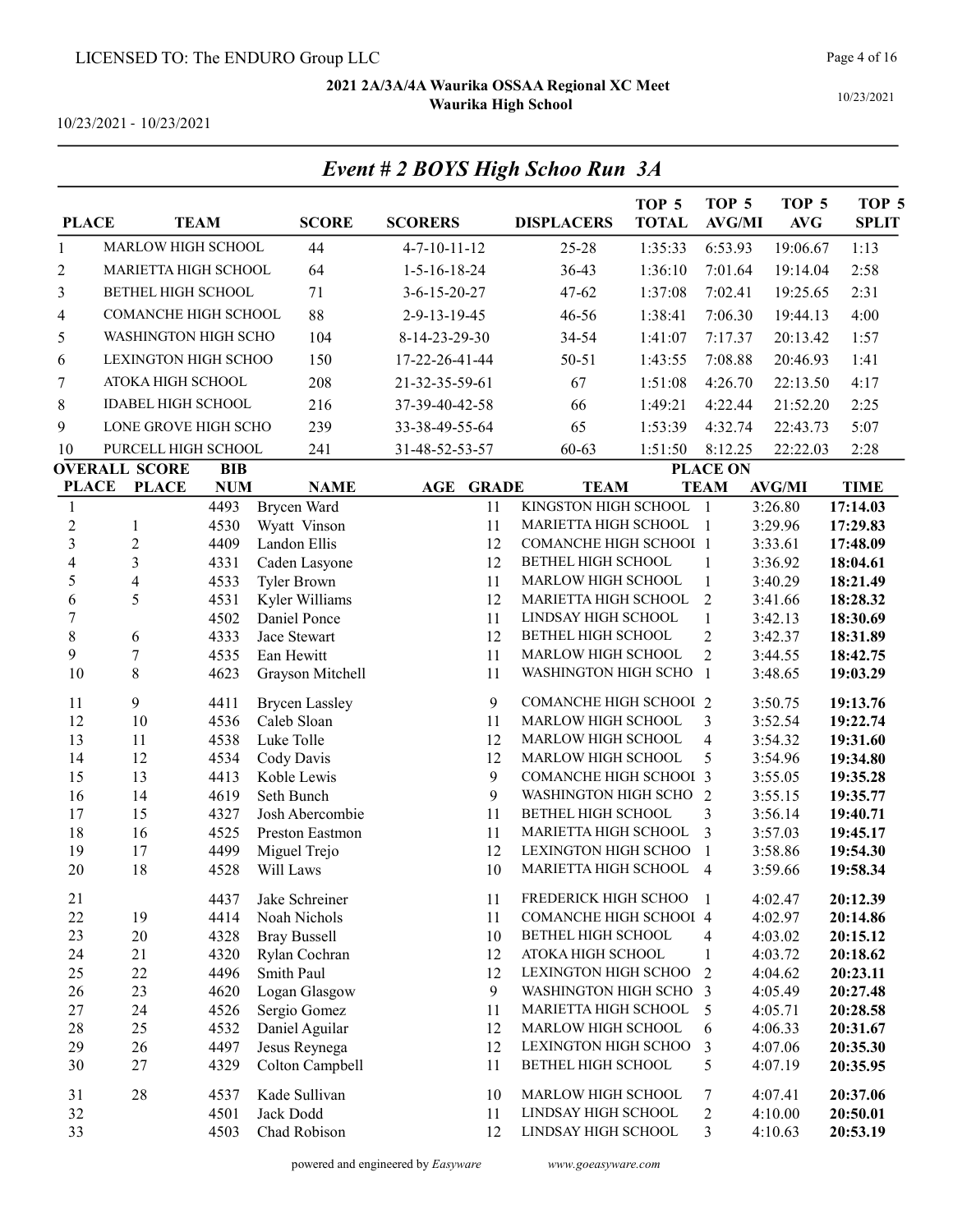10/23/2021 - 10/23/2021

|        |    |      |                          |    | $E$ veni # 2 DOTS tugn Schoo Kun $(A)$ |                         |         |          |
|--------|----|------|--------------------------|----|----------------------------------------|-------------------------|---------|----------|
| 34     | 29 | 4625 | Jeremiah Tontz           | 10 | WASHINGTON HIGH SCHO 4                 |                         | 4:11.96 | 20:59.80 |
| 35     | 30 | 4621 | Grant Hagar              | 11 | WASHINGTON HIGH SCHO 5                 |                         | 4:12.15 | 21:00.77 |
| 36     | 31 | 4571 | Josh Hamilton            | 10 | PURCELL HIGH SCHOOL                    | $\mathbf{1}$            | 4:12.24 | 21:01.23 |
| 37     | 32 | 4322 | Xinghui Huang            | 12 | ATOKA HIGH SCHOOL                      | $\overline{c}$          | 4:12.60 | 21:03.02 |
| 38     | 33 | 4517 | <b>Brody Newton</b>      | 10 | LONE GROVE HIGH SCHO                   | $\mathbf{1}$            | 4:12.67 | 21:03.37 |
| 39     | 34 | 4622 | <b>Blake Lindert</b>     | 9  | WASHINGTON HIGH SCHO                   | 6                       | 4:12.94 | 21:04.71 |
| 40     | 35 | 4324 | Micah Morris             | 12 | ATOKA HIGH SCHOOL                      | 3                       | 4:13.62 | 21:08.11 |
|        |    |      |                          |    |                                        |                         |         |          |
| 41     |    | 4401 | Andrew Franklin          | 10 | COALGATE HIGH SCHOOL                   | $\overline{1}$          | 4:14.57 | 21:12.87 |
| 42     | 36 | 4527 | Charles Ayden Jones      | 10 | MARIETTA HIGH SCHOOL                   | 6                       | 4:15.09 | 21:15.49 |
| 43     | 37 | 4483 | Christian Moore          | 11 | <b>IDABEL HIGH SCHOOL</b>              | 1                       | 4:15.31 | 21:16.56 |
| 44     | 38 | 4515 | Tyler Johnson            | 9  | LONE GROVE HIGH SCHO                   | $\overline{c}$          | 4:16.24 | 21:21.22 |
| 45     | 39 | 4481 | Cole Grant               | 11 | <b>IDABEL HIGH SCHOOL</b>              | $\overline{c}$          | 4:16.74 | 21:23.72 |
| 46     | 40 | 4482 | Jace Harris              | 9  | <b>IDABEL HIGH SCHOOL</b>              | 3                       | 4:16.87 | 21:24.35 |
| 47     | 41 | 4500 | Booth Vaughn             | 10 | <b>LEXINGTON HIGH SCHOO</b>            | $\overline{\mathbf{4}}$ | 4:17.23 | 21:26.17 |
| 48     | 42 | 4485 | Kyrese Renavoto          | 9  | <b>IDABEL HIGH SCHOOL</b>              | $\overline{\mathbf{4}}$ | 4:18.87 | 21:34.35 |
| 49     | 43 | 4529 | Austen Mcqueen           | 10 | MARIETTA HIGH SCHOOL                   | 7                       | 4:19.03 | 21:35.19 |
| 50     | 44 | 4495 | Carlos Huerta            | 12 | LEXINGTON HIGH SCHOO                   | 5                       | 4:19.16 | 21:35.81 |
| 51     | 45 | 4410 | <b>Tristin Frye</b>      | 10 | <b>COMANCHE HIGH SCHOOL 5</b>          |                         | 4:21.73 | 21:48.68 |
| 52     |    | 4425 | <b>Blake Tippeconnie</b> | 12 | DICKSON HIGH SCHOOL                    | $\mathbf{1}$            | 4:21.92 | 21:49.64 |
| 53     |    | 7827 | Jake Hefley              | 10 | DAVIS HIGH SCHOOL                      | 1                       | 4:22.05 | 21:50.25 |
| 54     |    | 7828 | Will Lyles               | 10 | DAVIS HIGH SCHOOL                      | $\overline{2}$          | 4:22.25 | 21:51.26 |
| 55     | 46 | 4408 | Jaxson Billingsley       | 11 | COMANCHE HIGH SCHOOI 6                 |                         | 4:22.54 | 21:52.70 |
| 56     | 47 | 4330 | Zachary Garcia           | 11 | BETHEL HIGH SCHOOL                     | 6                       | 4:22.95 | 21:54.75 |
| 57     | 48 | 4575 | <b>Bryson Teel</b>       | 10 | PURCELL HIGH SCHOOL                    | $\sqrt{2}$              | 4:23.16 | 21:55.80 |
| 58     | 49 | 4512 | Andrew Dunham            | 12 | LONE GROVE HIGH SCHO                   | 3                       | 4:25.12 | 22:05.64 |
| 59     | 50 | 4498 | Skylar Rollins           | 10 | LEXINGTON HIGH SCHOO                   | 6                       | 4:27.88 | 22:19.40 |
| 60     | 51 | 4494 | Carson Claunch           | 12 | LEXINGTON HIGH SCHOO                   | 7                       | 4:29.71 | 22:28.59 |
| 61     |    | 4466 | Jose Martinez            | 10 | HOLDENVILLE HIGH SCH                   | 1                       | 4:30.90 | 22:34.53 |
| 62     | 52 | 4573 | Angel Paez               | 10 | PURCELL HIGH SCHOOL                    | 3                       | 4:32.14 | 22:40.72 |
| 63     | 53 | 4574 | Erick Suarez             | 9  | PURCELL HIGH SCHOOL                    | $\overline{\mathbf{4}}$ | 4:32.59 | 22:42.95 |
| 64     | 54 | 4624 | Landis Riggs             | 9  | WASHINGTON HIGH SCHO                   | 7                       | 4:32.81 | 22:44.05 |
| 65     | 55 | 4511 | Cayden Copeland          | 12 | LONE GROVE HIGH SCHO                   | $\overline{4}$          | 4:35.46 | 22:57.31 |
| 66     | 56 | 4412 | Hunter Lassley           | 10 | COMANCHE HIGH SCHOOI 7                 |                         | 4:35.86 | 22:59.31 |
| 67     |    | 4469 | Gregory Smith            | 9  | HOLDENVILLE HIGH SCH                   | $\overline{2}$          | 4:39.24 | 23:16.21 |
| 68     | 57 | 4569 | Landon Brown             | 10 | PURCELL HIGH SCHOOL                    | 5                       | 4:41.89 | 23:29.49 |
| 69     | 58 | 4484 | Dylan Parker             | 11 | <b>IDABEL HIGH SCHOOL</b>              | 5                       | 4:44.41 | 23:42.06 |
| 70     | 59 | 4325 | Zach Rector              | 12 | ATOKA HIGH SCHOOL                      | 4                       | 4:48.37 | 24:01.86 |
|        |    |      |                          |    |                                        |                         |         |          |
| 71     | 60 | 4572 | Carlos Pacheco           | 10 | PURCELL HIGH SCHOOL                    | 6                       | 4:52.60 | 24:23.04 |
| 72     |    | 4464 | Dallas Davenport         | 9  | HOLDENVILLE HIGH SCH                   | 3                       | 4:54.31 | 24:31.59 |
| 73     | 61 | 4321 | Coltin Dodd              | 9  | ATOKA HIGH SCHOOL                      | 5                       | 4:55.18 | 24:35.93 |
| 74     | 62 | 4332 | <b>Grady Nowlin</b>      | 11 | BETHEL HIGH SCHOOL                     | 7                       | 5:00.04 | 25:00.24 |
| 75     |    | 7829 | Jake YingLing            | 10 | DAVIS HIGH SCHOOL                      | 3                       | 5:04.92 | 25:24.64 |
| 76     | 63 | 7823 | Ronan Little             | 12 | PURCELL HIGH SCHOOL                    | 7                       | 5:09.55 | 25:47.75 |
| 77     | 64 | 4513 | Lucas Gaston             | 9  | LONE GROVE HIGH SCHO                   | 5                       | 5:14.22 | 26:11.13 |
| $78\,$ | 65 | 4514 | Aiden Hale               | 11 | LONE GROVE HIGH SCHO                   | 6                       | 5:31.58 | 27:37.90 |
| 79     | 66 | 4480 | Gerardo Goodwin          | 11 | <b>IDABEL HIGH SCHOOL</b>              | 6                       | 5:35.00 | 27:55.01 |
| 80     | 67 | 4323 | Aiden Jetton             | 9  | ATOKA HIGH SCHOOL                      | 6                       | 5:49.88 | 29:09.40 |
| 81     |    | 4468 | John Richmond            | 9  | HOLDENVILLE HIGH SCH                   | $\overline{4}$          | 5:49.96 | 29:09.83 |

## Event # 2 BOYS High Schoo Run 3A

10/23/2021

Page 5 of 16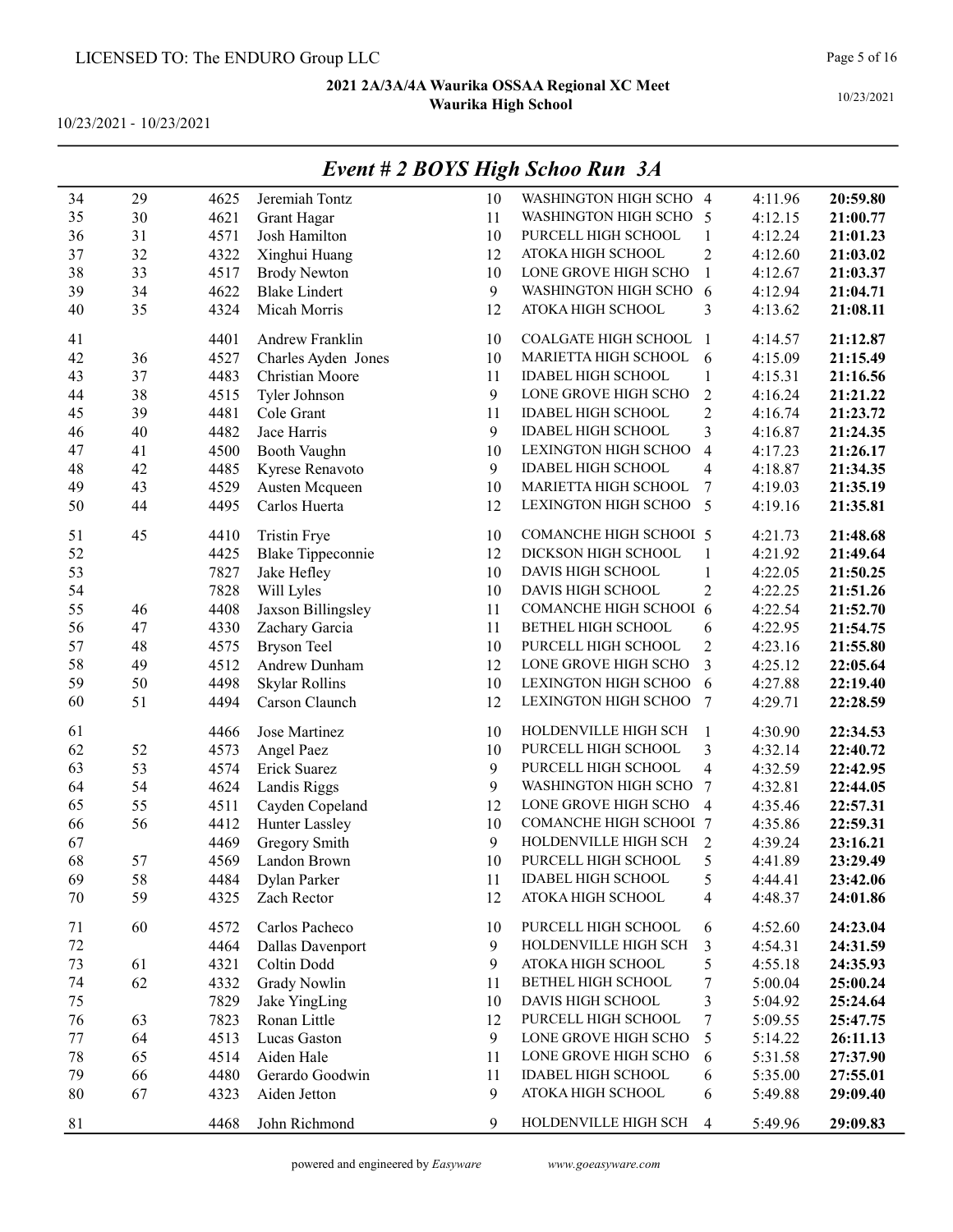Event # 3 GIRLS High Schoo 2MI Run 4A

10/23/2021 - 10/23/2021

| <b>PLACE</b>             |                             | <b>TEAM</b>  | <b>SCORE</b>             | <b>SCORERS</b>                     | <b>DISPLACERS</b>        | TOP <sub>5</sub><br><b>TOTAL</b> | TOP <sub>5</sub><br><b>AVG/MI</b> | TOP <sub>5</sub><br>AVG | TOP <sub>5</sub><br><b>SPLIT</b> |
|--------------------------|-----------------------------|--------------|--------------------------|------------------------------------|--------------------------|----------------------------------|-----------------------------------|-------------------------|----------------------------------|
| $\mathbf{1}$             | <b>BYNG HIGH SCHOOL</b>     |              | 54                       | $2 - 9 - 11 - 15 - 17$             | 18-24                    | 1:06:59                          | 6:41.85                           | 13:23.71                | 1:16                             |
| $\overline{c}$           | MADILL HIGH SCHOOL          |              | 69                       | 1-12-14-20-22                      | 26-33                    | 1:07:42                          | 6:46.23                           | 13:32.46                | 1:50                             |
| 3                        | PLAINVIEW HIGH SCHOO        |              | 116                      | 5-25-27-28-31                      | 37-39                    | 1:10:59                          | 7:05.86                           | 14:11.73                | 1:46                             |
| 4                        | CACHE HIGH SCHOOL           |              | 118                      | 4-8-16-44-46                       | 55-57                    | 1:11:09                          | 7:06.92                           | 14:13.85                | 3:01                             |
| 5                        | <b>COMMUNITY CHRISTIAN</b>  |              | 124                      | $3 - 7 - 21 - 41 - 52$             | 62                       | 1:11:20                          | 7:08.00                           | 14:16.00                | 3:46                             |
|                          | SULPHUR HIGH SCHOOL         |              |                          | 13-19-29-34-36                     |                          |                                  |                                   |                         |                                  |
| 6                        |                             |              | 131                      |                                    | 38-47                    | 1:11:47                          | 7:10.70                           | 14:21.40                | 1:15                             |
| 7                        | BLANCHARD HIGH SCHOO        |              | 136                      | 6-23-32-35-40                      | 42-50                    | 1:11:34                          | 7:09.39                           | 14:18.78                | 2:06                             |
| $\,8\,$                  | <b>BRIDGE CREEK HIGH SC</b> |              | 181                      | 10-30-43-45-53                     | 54-56                    | 1:15:37                          | 7:33.73                           | 15:07.46                | 3:03                             |
| 9                        | HARDING CHARTER PREP        |              | 265                      | 48-49-51-58-59                     | $60 - 61$                | 1:24:22                          | 8:26.17                           | 16:52.35                | 2:26                             |
|                          | <b>OVERALL SCORE</b>        | <b>BIB</b>   |                          |                                    |                          |                                  | <b>PLACE ON</b>                   |                         |                                  |
| <b>PLACE</b>             | <b>PLACE</b>                | <b>NUM</b>   | <b>NAME</b>              | <b>GRADE</b><br>AGE                |                          | <b>TEAM</b>                      | <b>TEAM</b>                       | <b>AVG/MI</b>           | <b>TIME</b>                      |
| 1                        | 1                           | 4203         | Isabel Sanchez           | 12                                 | MADILL HIGH SCHOOL       |                                  | $\mathbf{1}$                      | 6:08.57                 | 12:17.15                         |
| $\sqrt{2}$<br>3          | $\boldsymbol{2}$<br>3       | 4046         | Cadence Carlos           | 10<br>12                           | <b>BYNG HIGH SCHOOL</b>  | <b>COMMUNITY CHRISTIAN</b>       | 1<br>$\mathbf{1}$                 | 6:16.93                 | 12:33.86                         |
| $\overline{\mathcal{L}}$ | $\overline{4}$              | 4097<br>4054 | Haley Smith<br>Cora Lane | 10                                 | CACHE HIGH SCHOOL        |                                  | 1                                 | 6:18.26<br>6:23.10      | 12:36.52<br>12:46.20             |
| 5                        | 5                           | 4246         | Scarlett Williams        | 11                                 |                          | PLAINVIEW HIGH SCHOO             | $\mathbf{1}$                      | 6:25.28                 | 12:50.57                         |
| 6                        | 6                           | 4017         | Abby Lee                 | 10                                 |                          | <b>BLANCHARD HIGH SCHOC 1</b>    |                                   | 6:26.20                 | 12:52.41                         |
| $\overline{7}$           | 7                           | 4092         | Kendal Gilleland         | 11                                 |                          | COMMUNITY CHRISTIAN              | $\overline{2}$                    | 6:37.73                 | 13:15.46                         |
| 8                        | $8\,$                       | 4055         | Amidat Olokunola         | 9                                  | <b>CACHE HIGH SCHOOL</b> |                                  | $\overline{c}$                    | 6:39.75                 | 13:19.50                         |
| 9                        | 9                           | 4047         | Rosie Coleman            | 12                                 | <b>BYNG HIGH SCHOOL</b>  |                                  | $\overline{2}$                    | 6:40.72                 | 13:21.44                         |
| 10                       | 10                          | 4033         | Kaylee Campbell          | 11                                 |                          | <b>BRIDGE CREEK HIGH SC</b>      | $\mathbf{1}$                      | 6:41.10                 | 13:22.20                         |
| 11                       | 11                          | 4045         | <b>Brylee Baird</b>      | 10                                 | <b>BYNG HIGH SCHOOL</b>  |                                  | 3                                 | 6:43.72                 | 13:27.44                         |
| 12                       | 12                          | 4204         | Joslyn Stumblingbear     | 12                                 | MADILL HIGH SCHOOL       |                                  | $\overline{2}$                    | 6:46.06                 | 13:32.12                         |
| 13                       | 13                          | 4263         | Carlee Cole              | 12                                 |                          | SULPHUR HIGH SCHOOL              | $\mathbf{1}$                      | 6:47.05                 | 13:34.11                         |
| 14                       | 14                          | 4199         | Korlee CunninghamMartin  | 10                                 | MADILL HIGH SCHOOL       |                                  | 3                                 | 6:50.36                 | 13:40.72                         |
| 15                       | 15                          | 4048         | Olivia Colombe           | 12                                 | <b>BYNG HIGH SCHOOL</b>  |                                  | $\overline{4}$                    | 6:52.61                 | 13:45.23                         |
| 16                       | 16                          | 4056         | Madison Radke            | 12                                 | CACHE HIGH SCHOOL        |                                  | 3                                 | 6:53.01                 | 13:46.02                         |
| 17                       | 17                          | 4051         | Kylee Smith              | 12                                 | <b>BYNG HIGH SCHOOL</b>  |                                  | 5                                 | 6:55.29                 | 13:50.58                         |
| 18                       | 18                          | 4050         | Deesa Neely              | 12                                 | <b>BYNG HIGH SCHOOL</b>  |                                  | 6                                 | 6:55.82                 | 13:51.65                         |
| 19                       | 19                          | 4269         | Daityn Webb              | 11                                 |                          | SULPHUR HIGH SCHOOL              | $\overline{2}$                    | 7:00.03                 | 14:00.07                         |
| 20                       | 20                          | 4198         | Yvette Ariciaga          | 9                                  | MADILL HIGH SCHOOL       |                                  | $\overline{4}$                    | 7:02.38                 | 14:04.76                         |
| 21                       | 21                          | 4094         | Alison Horstkoetter      | 9                                  |                          | COMMUNITY CHRISTIAN              | 3                                 | 7:02.94                 | 14:05.88                         |
| 22                       | 22                          | 4200         | Kaytleigh Davis          | 9                                  | MADILL HIGH SCHOOL       |                                  | 5                                 | 7:03.78                 | 14:07.57                         |
| 23                       |                             | 4222         | Elizabeth Maxwell        | 10                                 | MCLOUD HIGH SCHOOL       |                                  | 1                                 | 7:04.58                 | 14:09.17                         |
| 24                       |                             | 4072         | <b>Brook King</b>        | 9                                  |                          | CHICKASHA HIGH SCHOO             | $\mathbf{1}$                      | 7:05.00                 | 14:10.01                         |
| 25                       | 23                          | 4023         | Hope Rhoads              | 11                                 |                          | <b>BLANCHARD HIGH SCHOO 2</b>    |                                   | 7:05.28                 | 14:10.56                         |
| 26                       | 24                          | 4049         | Kaylee Deangelis         | 12                                 | BYNG HIGH SCHOOL         |                                  | 7                                 | 7:12.46                 | 14:24.92                         |
| 27                       | 25                          | 4241         | Autum Coenen             | 9                                  |                          | PLAINVIEW HIGH SCHOO             | $\overline{2}$                    | 7:13.59                 | 14:27.18                         |
| 28                       | 26                          | 4201         | Kaia Henry               | 9                                  | MADILL HIGH SCHOOL       |                                  | 6                                 | 7:15.36                 | 14:30.72                         |
| 29                       | 27                          | 4244         | <b>Chasity Pruitt</b>    | 9                                  |                          | PLAINVIEW HIGH SCHOO             | 3                                 | 7:15.85                 | 14:31.70                         |
| $30\,$                   | 28                          | 4245         | Savannah Sauer           | 12                                 |                          | PLAINVIEW HIGH SCHOO             | $\overline{4}$                    | 7:16.26                 | 14:32.53                         |
| 31                       | 29                          | 4264         | Leslie Nieves            | 11                                 |                          | SULPHUR HIGH SCHOOL              | 3                                 | 7:17.62                 | 14:35.25                         |
| 32                       | 30                          | 4032         | Mattie Adams             | 11                                 |                          | <b>BRIDGE CREEK HIGH SC</b>      | $\overline{2}$                    | 7:18.11                 | 14:36.22                         |
| 33                       | 31                          | 4240         | Peyton Bamburg           | 9                                  |                          | PLAINVIEW HIGH SCHOO             | 5                                 | 7:18.34                 | 14:36.69                         |
| 34                       | 32                          | 4021         | Alex Price               | 9                                  |                          | <b>BLANCHARD HIGH SCHOC 3</b>    |                                   | 7:21.38                 | 14:42.77                         |
| 35                       | 33                          | 4202         | Nathali Ibarra           | 12                                 | MADILL HIGH SCHOOL       |                                  | $\overline{7}$                    | 7:23.73                 | 14:47.46                         |
|                          |                             |              |                          | powered and engineered by Easyware |                          | www.goeasyware.com               |                                   |                         |                                  |

#### Page 6 of 16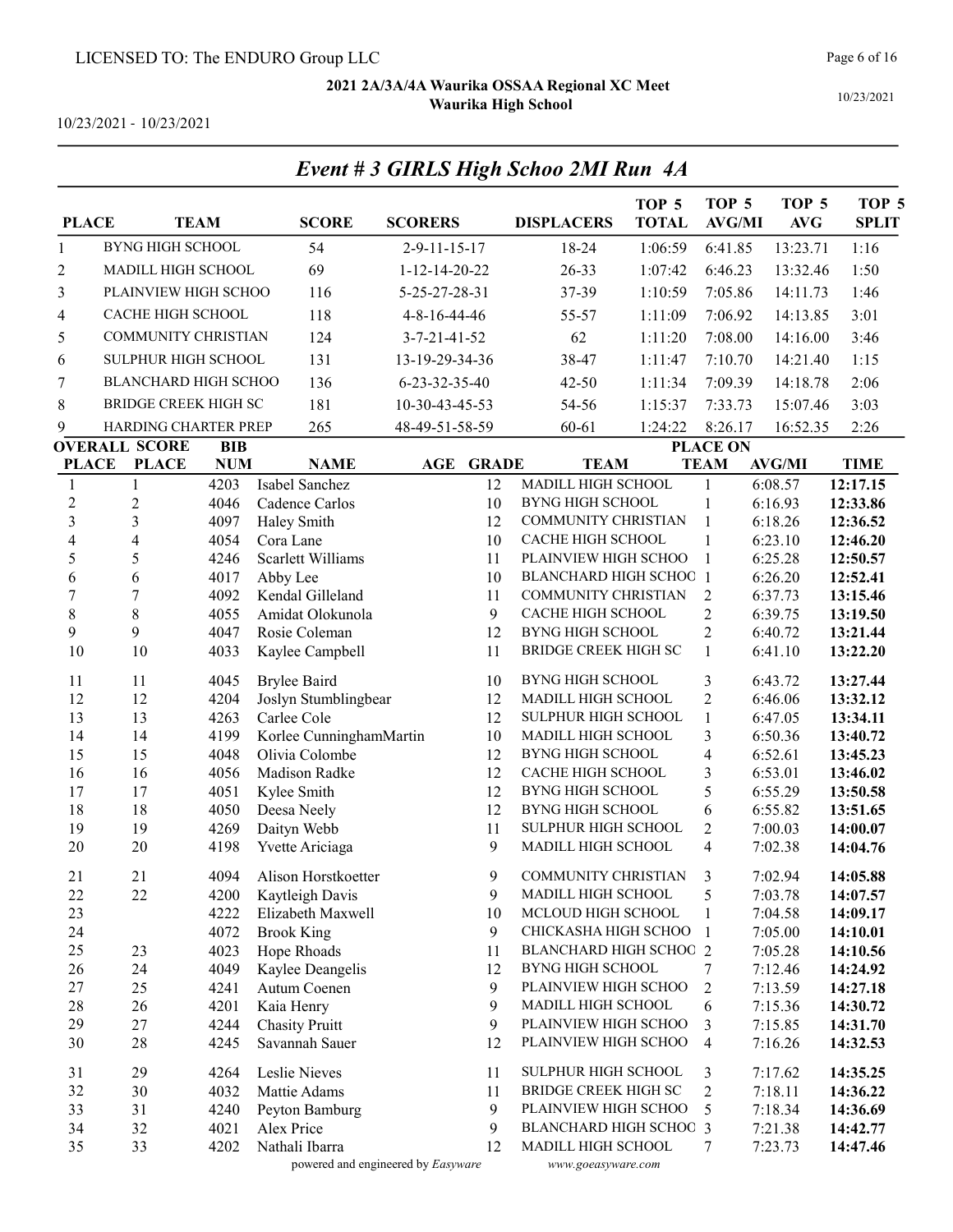10/23/2021 - 10/23/2021

|    |    |      | $\frac{1}{2}$ , $\frac{1}{2}$ , $\frac{1}{2}$ , $\frac{1}{2}$ | ະວ |                               |                 |          |          |
|----|----|------|---------------------------------------------------------------|----|-------------------------------|-----------------|----------|----------|
| 36 | 34 | 4266 | Hannah Priest                                                 | 11 | SULPHUR HIGH SCHOOL           | $\overline{4}$  | 7:24.16  | 14:48.32 |
| 37 | 35 | 4020 | Abby Price                                                    | 10 | BLANCHARD HIGH SCHOC 4        |                 | 7:24.48  | 14:48.96 |
| 38 | 36 | 4268 | <b>Abby Salters</b>                                           | 11 | SULPHUR HIGH SCHOOL           | 5               | 7:24.63  | 14:49.27 |
| 39 |    | 4274 | Harper Stone                                                  | 9  | TECUMSEH HIGH SCHOOL 1        |                 | 7:24.95  | 14:49.91 |
| 40 |    | 4141 | Cadence Lawson                                                | 12 | HARRAH HIGH SCHOOL            | $\mathbf{1}$    | 7:25.32  | 14:50.64 |
| 41 | 37 | 4243 | Lyanna Minhinnett                                             | 9  | PLAINVIEW HIGH SCHOO          | 6               | 7:25.47  | 14:50.94 |
| 42 | 38 | 4267 | Alma Riosugalde                                               | 9  | SULPHUR HIGH SCHOOL           | 6               | 7:25.75  | 14:51.51 |
| 43 | 39 | 4242 | Alli Mcadams                                                  | 12 | PLAINVIEW HIGH SCHOO          | 7               | 7:28.79  | 14:57.59 |
| 44 | 40 | 4019 | <b>Annet Nunez</b>                                            | 11 | <b>BLANCHARD HIGH SCHOC 5</b> |                 | 7:29.61  | 14:59.22 |
| 45 | 41 | 4095 | <b>Bethany Jeffries</b>                                       | 10 | COMMUNITY CHRISTIAN           | 4               | 7:29.73  | 14:59.46 |
| 46 | 42 | 4022 | <b>Ashley Ramirez</b>                                         | 11 | <b>BLANCHARD HIGH SCHOC 6</b> |                 | 7:41.13  | 15:22.27 |
| 47 |    | 4223 | <b>Trinity Reyes</b>                                          | 9  | MCLOUD HIGH SCHOOL            | $\mathbf{2}$    | 7:41.57  | 15:23.14 |
| 48 | 43 | 4035 | Presley Goodman                                               | 10 | <b>BRIDGE CREEK HIGH SC</b>   | 3               | 7:43.00  | 15:26.00 |
| 49 | 44 | 4057 | Lily Robinson                                                 | 12 | CACHE HIGH SCHOOL             | 4               | 7:44.86  | 15:29.73 |
| 50 | 45 | 4036 | Rylee Ninman                                                  | 11 | <b>BRIDGE CREEK HIGH SC</b>   | 4               | 7:53.79  | 15:47.59 |
| 51 | 46 | 4053 | Kristin Keys                                                  | 10 | CACHE HIGH SCHOOL             | 5               | 7:53.91  | 15:47.83 |
| 52 |    | 4273 | Chloe Dawson                                                  | 11 | TECUMSEH HIGH SCHOOL 2        |                 | 7:54.06  | 15:48.12 |
| 53 |    | 4112 | Tnalya Robertson                                              | 12 | DOUGLASS HIGH SCHOOL 1        |                 | 7:55.53  | 15:51.06 |
| 54 | 47 | 4265 | Lacy Peters                                                   | 9  | SULPHUR HIGH SCHOOL           | 7               | 7:57.72  | 15:55.45 |
| 55 | 48 | 4134 | Ava Edwards                                                   | 10 | HARDING CHARTER PREP          | $\mathbf{1}$    | 7:59.17  | 15:58.34 |
| 56 | 49 | 4133 | Rachel Carr                                                   | 9  | HARDING CHARTER PREP          | $\overline{2}$  | 7:59.80  | 15:59.61 |
| 57 | 50 | 4018 | Ryen Meneffee                                                 | 9  | <b>BLANCHARD HIGH SCHOC 7</b> |                 | 8:01.13  | 16:02.27 |
| 58 | 51 | 4132 | <b>Lily Boevers</b>                                           | 10 | HARDING CHARTER PREP          | $\overline{3}$  | 8:10.36  | 16:20.72 |
| 59 | 52 | 4096 | Mary Mcclung                                                  | 10 | COMMUNITY CHRISTIAN           | 5               | 8:11.35  | 16:22.71 |
| 60 |    | 4140 | Lillian Killgore                                              | 10 | HARRAH HIGH SCHOOL            | $\overline{2}$  | 8:12.17  | 16:24.34 |
| 61 | 53 | 4037 | Lexy Sweet                                                    | 10 | <b>BRIDGE CREEK HIGH SC</b>   | 5               | 8:12.64  | 16:25.29 |
| 62 |    | 4109 | Kalia Mosley                                                  | 12 | DOUGLASS HIGH SCHOOL 2        |                 | 8:20.57  | 16:41.14 |
| 63 | 54 | 4034 | Molly Epps                                                    | 9  | <b>BRIDGE CREEK HIGH SC</b>   | 6               | 8:30.75  | 17:01.51 |
| 64 |    | 4071 | Jacie Ketchum                                                 | 9  | CHICKASHA HIGH SCHOO          | $\overline{2}$  | 8:34.04  | 17:08.08 |
| 65 | 55 | 4058 | <b>Emily Thornton</b>                                         | 10 | CACHE HIGH SCHOOL             | 6               | 8:35.22  | 17:10.45 |
| 66 |    | 4069 | Melissa Haumpo                                                | 9  | CHICKASHA HIGH SCHOO          | 3               | 8:45.21  | 17:30.43 |
| 67 | 56 | 4038 | Morgan Whitaker                                               | 11 | <b>BRIDGE CREEK HIGH SC</b>   | 7               | 8:48.07  | 17:36.14 |
| 68 | 57 | 4052 | Isabel Glenn                                                  | 10 | CACHE HIGH SCHOOL             | 7               | 8:49.15  | 17:38.30 |
| 69 | 58 | 4138 | Isabel Tavarez                                                | 10 | HARDING CHARTER PREP          | 4               | 8:49.26  | 17:38.52 |
| 70 |    | 4220 | Ava Crouch                                                    | 9  | MCLOUD HIGH SCHOOL            | 3               | 8:54.13  | 17:48.27 |
| 71 | 59 | 4136 | Reagan Liles                                                  | 9  | HARDING CHARTER PREP          | 5               | 9:12.28  | 18:24.57 |
| 72 |    | 4139 | Madison Jones                                                 | 11 | HARRAH HIGH SCHOOL            | 3               | 9:30.21  | 19:00.42 |
| 73 | 60 | 4137 | Leoncia Mongu                                                 | 11 | HARDING CHARTER PREP          | 6               | 9:44.75  | 19:29.51 |
| 74 | 61 | 4135 | Dahlia Hernandez                                              | 11 | HARDING CHARTER PREP          | $7\phantom{.0}$ | 9:45.09  | 19:30.18 |
| 75 |    | 4167 | Deshanae Johnson                                              | 9  | JOHN MARSHALL HIGH S          | 1               | 10:04.95 | 20:09.91 |
| 76 |    | 4070 | Avry Jones                                                    | 9  | CHICKASHA HIGH SCHOO          | $\overline{4}$  | 10:15.84 | 20:31.68 |
| 77 |    | 4219 | Taylor Brown                                                  | 9  | MCLOUD HIGH SCHOOL            | 4               | 10:45.43 | 21:30.86 |
| 78 | 62 | 4093 | Ava Gorton                                                    | 12 | COMMUNITY CHRISTIAN           | 6               | 13:35.15 | 27:10.30 |

### Event # 3 GIRLS High Schoo 2MI Run 4A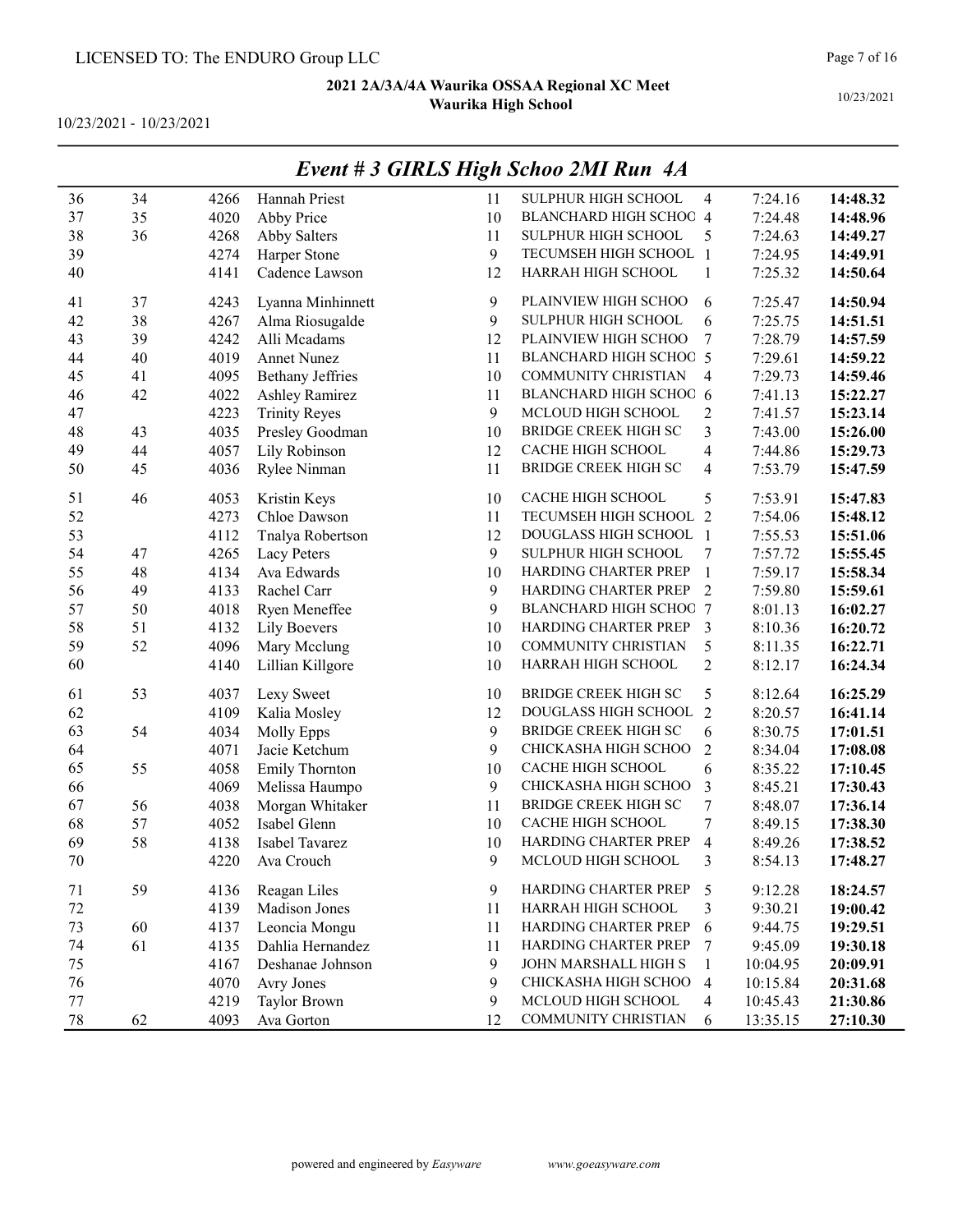Event # 4 BOYS High Schoo Run 4A

10/23/2021 - 10/23/2021

| <b>PLACE</b>            |                                      | <b>TEAM</b>              | <b>SCORE</b>                     | <b>SCORERS</b>        | <b>DISPLACERS</b>                                     | TOP <sub>5</sub><br><b>TOTAL</b> | TOP <sub>5</sub><br><b>AVG/MI</b> | TOP <sub>5</sub><br><b>AVG</b> | TOP <sub>5</sub><br><b>SPLIT</b> |
|-------------------------|--------------------------------------|--------------------------|----------------------------------|-----------------------|-------------------------------------------------------|----------------------------------|-----------------------------------|--------------------------------|----------------------------------|
| $\mathbf{1}$            | CACHE HIGH SCHOOL                    |                          | 42                               | $1 - 4 - 7 - 9 - 21$  | 26-39                                                 | 1:29:56                          | 7:06.92                           | 17:59.20                       | 3:02                             |
| $\overline{c}$          | <b>BYNG HIGH SCHOOL</b>              |                          | 43                               | $3 - 5 - 6 - 14 - 15$ | 53-60                                                 | 1:30:49                          | 6:41.85                           | 18:09.86                       | 1:36                             |
| 3                       | <b>COMMUNITY CHRISTIAN</b>           |                          | 127                              | 8-12-22-40-45         | $46 - 52$                                             | 1:36:59                          | 7:08.00                           | 19:23.82                       | 2:15                             |
| 4                       | SULPHUR HIGH SCHOOL                  |                          | 131                              | 19-20-24-31-37        | 54-72                                                 | 1:38:15                          | 7:10.70                           | 19:38.97                       | 0:59                             |
| 5                       | PLAINVIEW HIGH SCHOO                 |                          | 139                              | 11-17-32-35-44        | 48-66                                                 | 1:37:48                          | 7:05.86                           | 19:33.59                       | 2:02                             |
| 6                       | <b>BLANCHARD HIGH SCHOO</b>          |                          | 162                              | 10-18-30-42-62        | 63-77                                                 | 1:39:18                          | 7:09.39                           | 19:51.58                       | 3:04                             |
| 7                       | <b>BRIDGE CREEK HIGH SC</b>          |                          | 181                              | 16-34-38-43-50        | 58-61                                                 | 1:40:34                          | 7:33.73                           | 20:06.78                       | 1:48                             |
| 8                       | MADILL HIGH SCHOOL                   |                          | 197                              | 13-25-36-59-64        | 74-78                                                 | 1:41:24                          | 6:46.23                           | 20:16.86                       | 3:02                             |
| 9                       | TECUMSEH HIGH SCHOOL                 |                          | 232                              |                       | 81-83                                                 |                                  |                                   | 20:38.46                       | 1:11                             |
|                         |                                      |                          |                                  | 29-47-49-51-56        |                                                       | 1:43:12                          | 4:07.69                           |                                |                                  |
| 10                      | HARDING CHARTER PREP                 |                          | 238                              | 2-41-57-67-71         | 79-80                                                 | 1:41:55                          | 8:26.17                           | 20:22.95                       | 5:50                             |
| 11                      | CHICKASHA HIGH SCHOO                 |                          | 252                              | 27-33-55-68-69        | 70-73                                                 | 1:44:58                          | 4:11.90                           | 20:59.53                       | 2:20                             |
| 12                      | MCLOUD HIGH SCHOOL                   |                          | 267                              | 23-28-65-75-76        | 82                                                    | 1:47:50                          | 4:18.78                           | 21:33.91                       | 3:55                             |
| <b>PLACE</b>            | <b>OVERALL SCORE</b><br><b>PLACE</b> | <b>BIB</b><br><b>NUM</b> | <b>NAME</b>                      | AGE<br><b>GRADE</b>   | <b>TEAM</b>                                           |                                  | <b>PLACE ON</b><br><b>TEAM</b>    | <b>AVG/MI</b>                  | <b>TIME</b>                      |
| $\mathbf{1}$            | $\mathbf{1}$                         | 4377                     | Damien Williams                  | 12                    | CACHE HIGH SCHOOL                                     |                                  | $\mathbf{1}$                      | 3:16.36                        | 16:21.83                         |
| $\overline{2}$          | $\overline{2}$                       | 4448                     | Ryan Mclaughlin                  | 12                    | HARDING CHARTER PREP                                  |                                  | $\mathbf{1}$                      | 3:16.75                        | 16:23.77                         |
| $\overline{\mathbf{3}}$ | 3                                    | 4366                     | Harley Cobb                      | 12                    | <b>BYNG HIGH SCHOOL</b>                               |                                  | $\mathbf{1}$                      | 3:27.53                        | 17:17.67                         |
| 4                       | $\overline{\mathbf{4}}$              | 4372                     | Matthew Brue                     | 12                    | CACHE HIGH SCHOOL                                     |                                  | $\mathbf{2}$                      | 3:31.73                        | 17:38.66                         |
| 5                       | 5                                    | 4371                     | Kade Streater                    | 12                    | <b>BYNG HIGH SCHOOL</b>                               |                                  | $\boldsymbol{2}$                  | 3:34.08                        | 17:50.41                         |
| 6                       | 6                                    | 4367                     | Lawrence Coleman                 | 11                    | <b>BYNG HIGH SCHOOL</b>                               |                                  | 3                                 | 3:35.82                        | 17:59.14                         |
| $\overline{7}$          | $\overline{7}$                       | 4378                     | Zachary Williams                 | 9                     | CACHE HIGH SCHOOL                                     |                                  | 3                                 | 3:38.05                        | 18:10.25                         |
| $\,8$                   | $8\,$                                | 4416                     | Carter Craig                     | 12                    | COMMUNITY CHRISTIAN                                   |                                  | $\mathbf{1}$                      | 3:38.72                        | 18:13.61                         |
| 9                       | 9                                    | 4376                     | Anthony Radke                    | 11                    | CACHE HIGH SCHOOL                                     |                                  | $\overline{\mathbf{4}}$           | 3:40.14                        | 18:20.73                         |
| 10                      | 10                                   | 4340                     | Davis Vittitow                   | 10                    | <b>BLANCHARD HIGH SCHOC 1</b>                         |                                  |                                   | 3:40.93                        | 18:24.69                         |
| 11                      | 11                                   | 4564                     | Trevor Honeycutt                 | 12                    | PLAINVIEW HIGH SCHOO                                  |                                  | 1                                 | 3:41.03                        | 18:25.19                         |
| 12                      | 12                                   | 4417                     | Levi Haynes                      | 9                     | COMMUNITY CHRISTIAN                                   |                                  | $\overline{2}$                    | 3:41.08                        | 18:25.43                         |
| 13                      | 13                                   | 4523                     | Anthony Sanchez                  | 12                    | MADILL HIGH SCHOOL                                    |                                  | $\mathbf{1}$                      | 3:42.91                        | 18:34.58                         |
| 14                      | 14                                   | 4370                     | Gage Streater                    | 9                     | <b>BYNG HIGH SCHOOL</b>                               |                                  | $\overline{4}$                    | 3:45.50                        | 18:47.53                         |
| 15                      | 15                                   | 4368                     | Alex Herrera                     | 10                    | <b>BYNG HIGH SCHOOL</b>                               |                                  | 5                                 | 3:46.91                        | 18:54.56                         |
| 16                      | 16                                   | 4357                     | Jaden Rodriguez                  | 10                    | <b>BRIDGE CREEK HIGH SC</b>                           |                                  | $\mathbf{1}$                      | 3:48.13                        | 19:00.67                         |
| 17<br>18                | 17<br>18                             | 4562<br>4335             | Jonathan Garcia<br>Grant Elam    | 9<br>12               | PLAINVIEW HIGH SCHOO<br><b>BLANCHARD HIGH SCHOO 2</b> |                                  | $\overline{2}$                    | 3:48.18<br>3:49.72             | 19:00.90<br>19:08.64             |
| 19                      | 19                                   | 4595                     | Gus Wade                         | 11                    | SULPHUR HIGH SCHOOL                                   |                                  | 1                                 | 3:49.96                        | 19:09.82                         |
| 20                      | $20\,$                               | 4590                     | Kaleb Madron                     | 9                     | SULPHUR HIGH SCHOOL                                   |                                  | 2                                 | 3:52.41                        | 19:22.06                         |
| 21                      | 21                                   | 4375                     | Christian Muniz                  | 10                    | CACHE HIGH SCHOOL                                     |                                  | 5                                 | 3:52.90                        | 19:24.54                         |
| 22                      | 22                                   | 4420                     | Noah Robinson                    | 10                    | COMMUNITY CHRISTIAN                                   |                                  | 3                                 | 3:53.84                        | 19:29.20                         |
| 23                      | 23                                   | 4539                     | Gage Bailey                      | 11                    | MCLOUD HIGH SCHOOL                                    |                                  | 1                                 | 3:54.28                        | 19:31.40                         |
| 24                      | 24                                   | 4592                     | Halen Pannell                    | 10                    | SULPHUR HIGH SCHOOL                                   |                                  | 3                                 | 3:56.22                        | 19:41.11                         |
| 25                      | 25                                   | 4524                     | James Valadez                    | 9                     | MADILL HIGH SCHOOL                                    |                                  | $\overline{c}$                    | 3:57.22                        | 19:46.14                         |
| 26                      | 26                                   | 4373                     | Jayt Drew                        | 9                     | CACHE HIGH SCHOOL                                     |                                  | 6                                 | 3:58.03                        | 19:50.17                         |
| 27<br>28                | $27\,$<br>28                         | 4388<br>4544             | <b>Brock Barr</b>                | 11<br>10              | CHICKASHA HIGH SCHOO<br>MCLOUD HIGH SCHOOL            |                                  | 1<br>2                            | 3:58.11<br>3:58.26             | 19:50.57                         |
| 29                      | 29                                   | 4602                     | Santos Lujan<br>James Negahnquet | 11                    | TECUMSEH HIGH SCHOOL 1                                |                                  |                                   | 3:58.32                        | 19:51.31<br>19:51.63             |
| 30                      | 30                                   | 4341                     | Jason Zheng                      | 11                    | BLANCHARD HIGH SCHOC 3                                |                                  |                                   | 3:58.38                        | 19:51.92                         |
| 31                      | 31                                   | 4589                     | Huston Holder                    | 10                    | SULPHUR HIGH SCHOOL                                   |                                  | $\overline{4}$                    | 3:58.48                        | 19:52.43                         |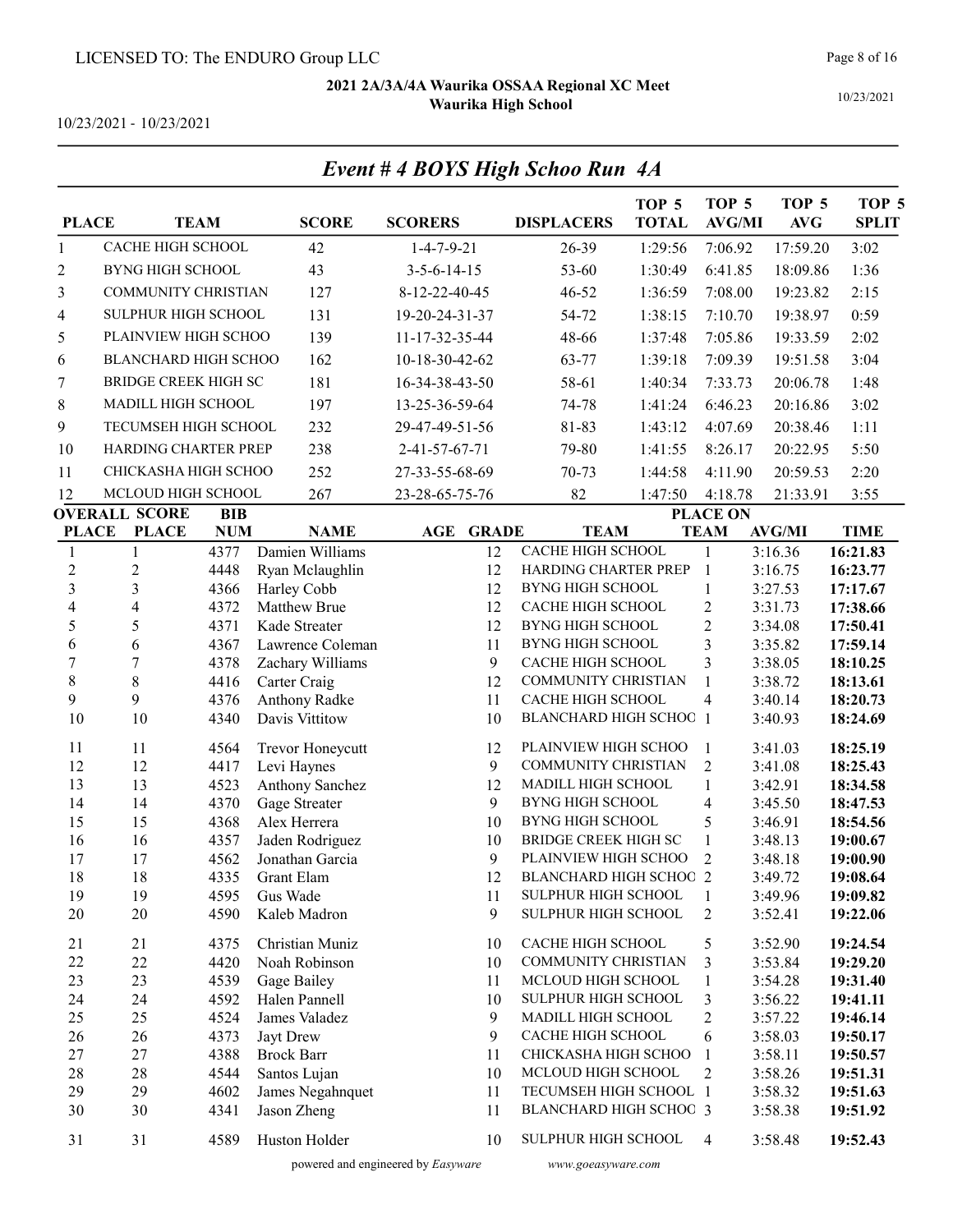|         | Event # 4 BOYS High Schoo Run 4A |      |                      |              |                               |                          |         |          |  |  |
|---------|----------------------------------|------|----------------------|--------------|-------------------------------|--------------------------|---------|----------|--|--|
| 32      | 32                               | 4565 | Cooper Lewis         | 10           | PLAINVIEW HIGH SCHOO          | 3                        | 3:58.52 | 19:52.64 |  |  |
| 33      | 33                               | 4387 | Josh Adamson         | 10           | CHICKASHA HIGH SCHOO          | $\overline{2}$           | 3:59.63 | 19:58.17 |  |  |
| 34      | 34                               | 4359 | Skyler Smith         | 10           | <b>BRIDGE CREEK HIGH SC</b>   | $\overline{c}$           | 4:00.17 | 20:00.88 |  |  |
| 35      | 35                               | 4566 | Ethan Lollman        | 12           | PLAINVIEW HIGH SCHOO          | 4                        | 4:00.41 | 20:02.05 |  |  |
| 36      | 36                               | 4519 | Armando Gonzalez     | 10           | MADILL HIGH SCHOOL            | 3                        | 4:01.71 | 20:08.55 |  |  |
| 37      | 37                               | 4591 | Ruben Osornio        | 12           | SULPHUR HIGH SCHOOL           | 5                        | 4:01.89 | 20:09.46 |  |  |
| 38      | 38                               | 4354 | Aidan Collins        | 10           | <b>BRIDGE CREEK HIGH SC</b>   | 3                        | 4:03.41 | 20:17.09 |  |  |
| 39      | 39                               | 4374 | Hunter Keil          | $\mathbf{9}$ | CACHE HIGH SCHOOL             | 7                        | 4:03.48 | 20:17.42 |  |  |
| 40      | 40                               | 4418 | Caleb Maynard        | 12           | <b>COMMUNITY CHRISTIAN</b>    | 4                        | 4:04.38 | 20:21.91 |  |  |
| 41      | 41                               | 4446 | Sean Carr            | 11           | HARDING CHARTER PREP          | 2                        | 4:04.73 | 20:23.66 |  |  |
| 42      | 42                               | 4339 | Kellen Rutledge      | 10           | BLANCHARD HIGH SCHOC 4        |                          | 4:04.77 | 20:23.87 |  |  |
| 43      | 43                               | 4356 | Chase Huffman        | 9            | <b>BRIDGE CREEK HIGH SC</b>   | 4                        | 4:05.29 | 20:26.48 |  |  |
| 44      | 44                               | 4563 | Jonathan Harris      | 11           | PLAINVIEW HIGH SCHOO          | 5                        | 4:05.44 | 20:27.20 |  |  |
| 45      | 45                               | 4419 | Joshua Pantoja       | 11           | COMMUNITY CHRISTIAN           | 5                        | 4:05.79 | 20:28.95 |  |  |
| 46      | 46                               | 4415 | Keaton Cochell       | 9            | COMMUNITY CHRISTIAN           | 6                        | 4:06.46 | 20:32.31 |  |  |
| 47      | 47                               | 4600 | Michael Juhl         | 12           | TECUMSEH HIGH SCHOOL 2        |                          | 4:06.69 | 20:33.47 |  |  |
| 48      | 48                               | 4568 | Drew Rayburn         | 9            | PLAINVIEW HIGH SCHOO          | 6                        | 4:07.01 | 20:35.08 |  |  |
| 49      | 49                               | 4604 | Izak Williams        | 11           | TECUMSEH HIGH SCHOOL 3        |                          | 4:09.71 | 20:48.58 |  |  |
| 50      | 50                               | 4355 | Connor Gerth         | 9            | <b>BRIDGE CREEK HIGH SC</b>   | 5                        | 4:09.75 | 20:48.79 |  |  |
| 51      | 51                               | 4601 | Hayden McClure       | 12           | TECUMSEH HIGH SCHOOL 4        |                          | 4:11.10 | 20:55.51 |  |  |
| 52      | 52                               | 4421 | Ean Wells            | 9            | COMMUNITY CHRISTIAN           | 7                        | 4:11.70 | 20:58.53 |  |  |
| 53      | 53                               | 4369 | Sam Holcomb          | 9            | <b>BYNG HIGH SCHOOL</b>       | 6                        | 4:11.75 | 20:58.75 |  |  |
| 54      | 54                               | 4594 | Brailyn Valandingham | 11           | SULPHUR HIGH SCHOOL           | 6                        | 4:12.00 | 21:00.02 |  |  |
| 55      | 55                               | 4392 | Lucas Tarbox         | 9            | CHICKASHA HIGH SCHOO          | 3                        | 4:12.29 | 21:01.49 |  |  |
| 56      | 56                               | 4598 | Levi Bingham         | 10           | TECUMSEH HIGH SCHOOL 5        |                          | 4:12.62 | 21:03.13 |  |  |
| 57      |                                  | 4454 | Garrett Kennedy      | 11           | HARRAH HIGH SCHOOL            | $\mathbf{1}$             | 4:12.75 | 21:03.77 |  |  |
| 58      | 57                               | 4444 | Joe Betancourth      | 9            | HARDING CHARTER PREP          | 3                        | 4:13.10 | 21:05.50 |  |  |
| 59      | 58                               | 4360 | Ethan Taylor         | 9            | <b>BRIDGE CREEK HIGH SC</b>   | 6                        | 4:14.39 | 21:11.96 |  |  |
| 60      |                                  | 4490 | Colton Pardee        | 11           | JOHN MARSHALL HIGH S          | $\mathbf{1}$             | 4:14.45 | 21:12.29 |  |  |
| 61      | 59                               | 4518 | Jared Gallegos       | 10           | MADILL HIGH SCHOOL            | 4                        | 4:15.68 | 21:18.40 |  |  |
| 62      | 60                               | 4365 | Nathan Cain          | 10           | <b>BYNG HIGH SCHOOL</b>       | 7                        | 4:15.83 | 21:19.15 |  |  |
| 63      | 61                               | 4358 | Caden Russell        | 12           | <b>BRIDGE CREEK HIGH SC</b>   | 7                        | 4:17.41 | 21:27.07 |  |  |
| 64      | 62                               | 4336 | Layton Jirak         | 9            | <b>BLANCHARD HIGH SCHOC 5</b> |                          | 4:17.76 | 21:28.82 |  |  |
| 65      | 63                               | 7830 | Zayne Hadlock        | 10           | BLANCHARD HIGH SCHOO 6        |                          | 4:18.89 | 21:34.46 |  |  |
| 66      | 64                               | 4521 | Jayden Mccain        | 9            | MADILL HIGH SCHOOL            | 5                        | 4:19.32 | 21:36.63 |  |  |
| 67      | 65                               | 4543 | Caleb Hunter         | 11           | MCLOUD HIGH SCHOOL            | 3                        | 4:19.45 | 21:37.27 |  |  |
| 68      | 66                               | 4567 | Samuel Lollman       | 9            | PLAINVIEW HIGH SCHOO          | 7                        | 4:21.16 | 21:45.81 |  |  |
| 69      | 67                               | 4449 | Keegan Neal          | 12           | HARDING CHARTER PREP          | $\overline{\mathcal{A}}$ | 4:21.55 | 21:47.75 |  |  |
| 70      | 68                               | 4393 | Nathan Troub         | 10           | CHICKASHA HIGH SCHOO          | $\overline{4}$           | 4:23.30 | 21:56.54 |  |  |
| 71      | 69                               | 4389 | Aaron Clift          | 9            | CHICKASHA HIGH SCHOO          | 5                        | 4:26.17 | 22:10.89 |  |  |
| 72      | 70                               | 4390 | Nicholas Cusato      | 10           | CHICKASHA HIGH SCHOO          | 6                        | 4:26.55 | 22:12.79 |  |  |
| 73      | 71                               | 4450 | Finn Tetzlaff        | 12           | HARDING CHARTER PREP          | 5                        | 4:26.82 | 22:14.11 |  |  |
| 74      | 72                               | 4593 | Mason Salter         | 10           | SULPHUR HIGH SCHOOL           | 7                        | 4:26.91 | 22:14.58 |  |  |
| 75      |                                  | 4452 | Johnathan Crabb      | 9            | HARRAH HIGH SCHOOL            | 2                        | 4:26.97 | 22:14.87 |  |  |
| 76      | 73                               | 4391 | Kevin Sherwood       | 8            | CHICKASHA HIGH SCHOO          | 7                        | 4:32.78 | 22:43.94 |  |  |
| $77 \,$ | 74                               | 7831 | Cesar Moreno         | 11           | MADILL HIGH SCHOOL            | 6                        | 4:35.54 | 22:57.73 |  |  |
| 78      |                                  | 4451 | Nathan Cochran       | 9            | HARRAH HIGH SCHOOL            | 3                        | 4:37.38 | 23:06.91 |  |  |
| 79      | 75                               | 4542 | Matthew Hayes        | 10           | MCLOUD HIGH SCHOOL            | 4                        | 4:40.49 | 23:22.46 |  |  |
| 80      | 76                               | 4545 | Jeremy Spencer       | 11           | MCLOUD HIGH SCHOOL            | 5                        | 4:41.43 | 23:27.15 |  |  |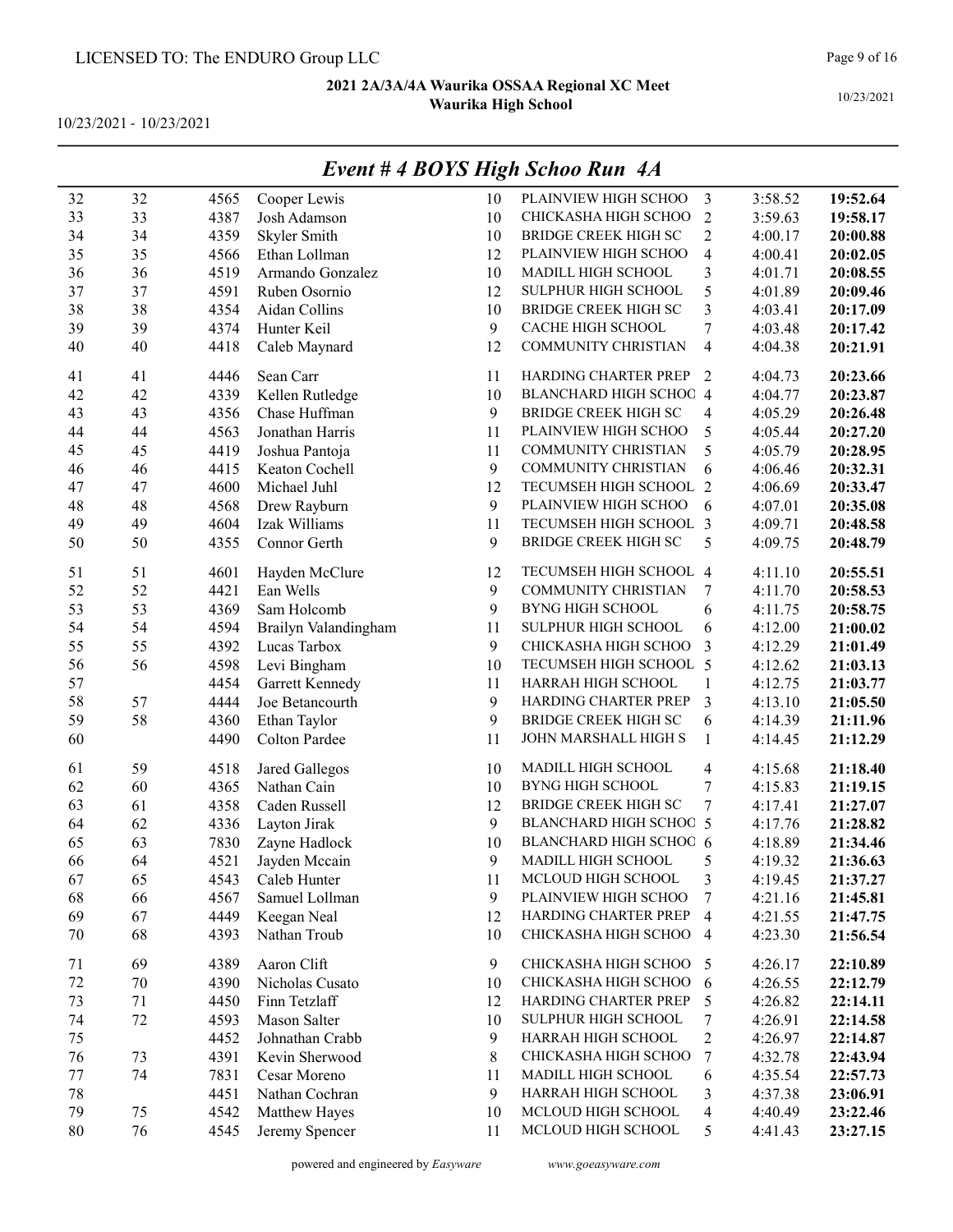10/23/2021

10/23/2021 - 10/23/2021

| Event #4 BOYS High Schoo Run 4A |    |      |                       |    |                               |         |          |  |  |  |
|---------------------------------|----|------|-----------------------|----|-------------------------------|---------|----------|--|--|--|
| 81                              | 77 | 4338 | Grey Russell          | 9  | <b>BLANCHARD HIGH SCHOC 7</b> | 4:41.67 | 23:28.37 |  |  |  |
| 82                              | 78 | 7832 | Saulo Castro          | 11 | <b>MADILL HIGH SCHOOL</b>     | 4:46.71 | 23:53.57 |  |  |  |
| 83                              | 79 | 4447 | Thomas Etherington    | 11 | HARDING CHARTER PREP<br>6     | 4:51.72 | 24:18.60 |  |  |  |
| 84                              | 80 | 4445 | <b>August Biggs</b>   | 12 | <b>HARDING CHARTER PREP</b>   | 4:54.23 | 24:31.17 |  |  |  |
| 85                              |    | 4455 | Andrew Mckelvy        | 9  | HARRAH HIGH SCHOOL<br>4       | 4:57.11 | 24:45.56 |  |  |  |
| 86                              |    | 4491 | Derek Shaw            | 9  | JOHN MARSHALL HIGH S<br>2     | 5:22.91 | 26:54.57 |  |  |  |
| 87                              | 81 | 4599 | Brody Bone            | 11 | TECUMSEH HIGH SCHOOL 6        | 5:23.01 | 26:55.05 |  |  |  |
| 88                              | 82 | 7833 | <b>Brent Becknall</b> | 12 | MCLOUD HIGH SCHOOL<br>6       | 5:45.34 | 28:46.74 |  |  |  |
| 89                              | 83 | 4603 | Aaron Sack            | 10 | TECUMSEH HIGH SCHOOL 7        | 6:07.66 | 30:38.32 |  |  |  |

### Event # 4 BOYS High Schoo Run 4A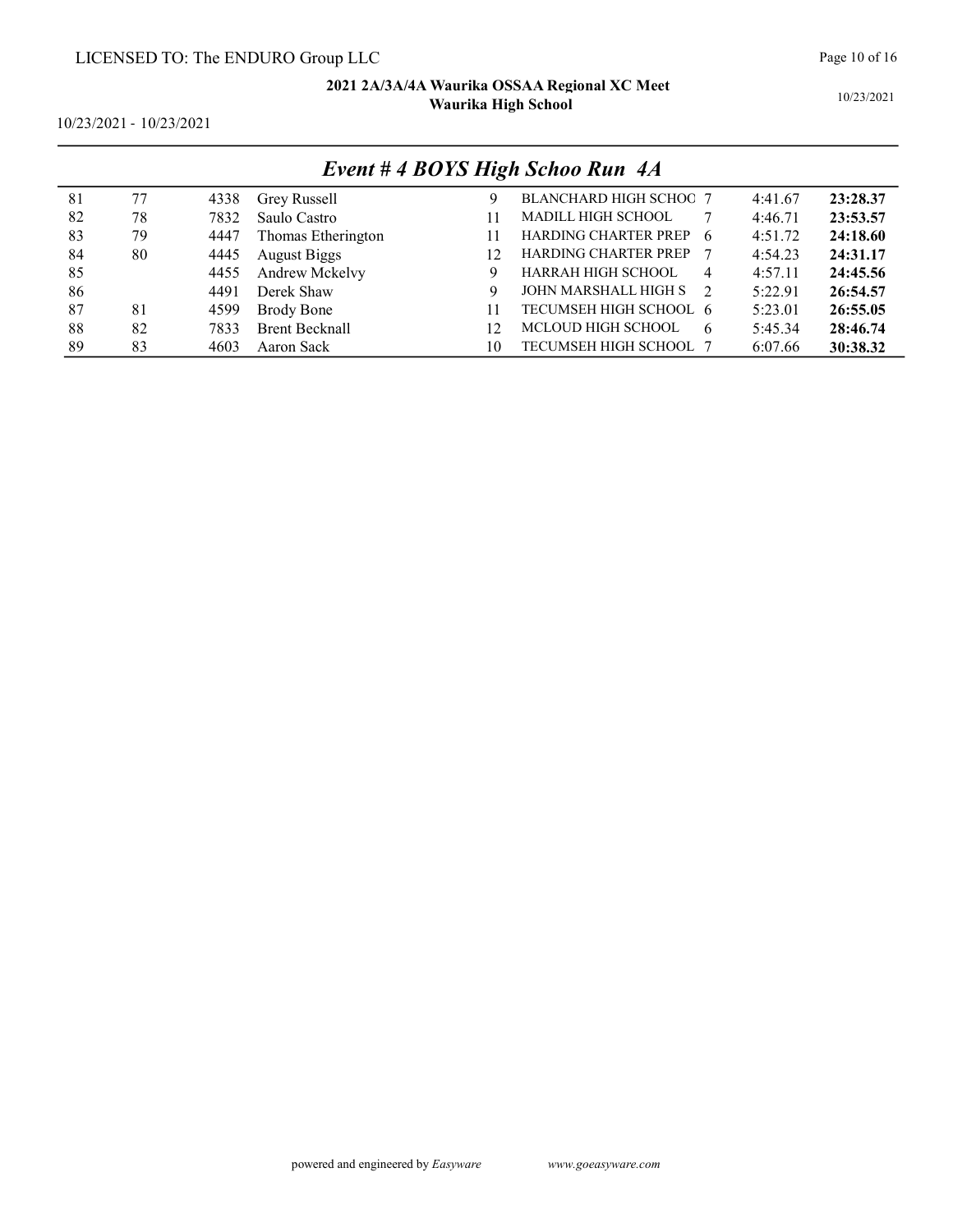Event # 5 GIRLS High Schoo 2MI Run 2A

10/23/2021

| <b>PLACE</b>                          |                                                    | <b>TEAM</b>  | <b>SCORE</b>                 | <b>SCORERS</b>             | <b>DISPLACERS</b>                                  | TOP <sub>5</sub><br><b>TOTAL</b> | TOP <sub>5</sub><br><b>AVG/MI</b> | TOP <sub>5</sub><br>AVG | TOP <sub>5</sub><br><b>SPLIT</b> |
|---------------------------------------|----------------------------------------------------|--------------|------------------------------|----------------------------|----------------------------------------------------|----------------------------------|-----------------------------------|-------------------------|----------------------------------|
| $\mathbf{1}$                          | <b>BOISE CITY HIGH SCHO</b>                        |              | 33                           | $2 - 3 - 5 - 6 - 17$       |                                                    | 1:08:02                          | 6:48.24                           | 13:36.49                | 2:03                             |
| $\overline{c}$                        | WATONGA HIGH SCHOOL                                |              | 53                           | $1 - 8 - 12 - 14 - 18$     | 31-44                                              | 1:10:10                          | 7:00.98                           | 14:01.97                | 2:10                             |
| 3                                     | MINCO HIGH SCHOOL                                  |              | 109                          | 11-23-24-25-26             | 32-43                                              | 1:15:29                          | 7:32.91                           | 15:05.82                | 1:21                             |
| 4                                     | LOMEGA HIGH SCHOOL                                 |              | 122                          | 15-19-27-28-33             | 51                                                 | 1:17:09                          | 7:42.94                           | 15:25.89                | 1:31                             |
| 5                                     | HOLLIS HIGH SCHOOL                                 |              | 128                          | 13-20-21-35-39             | 40-42                                              | 1:17:13                          | 7:43.27                           | 15:26.55                | 2:24                             |
|                                       | VELMA-ALMA HIGH SCHO                               |              | 132                          | $9-10-16-41-56$            |                                                    | 1:19:38                          | 7:57.75                           | 15:55.51                | 5:55                             |
| 6                                     | WALTERS HIGH SCHOOL                                |              |                              |                            |                                                    |                                  |                                   |                         |                                  |
| 7                                     |                                                    |              | 146                          | 4-29-30-36-47              | 50-62                                              | 1:20:11                          | 8:01.11                           | 16:02.23                | 5:01                             |
| $\,8\,$                               | HOBART HIGH SCHOOL                                 |              | 184                          | 22-34-37-38-53             | 55-60                                              | 1:23:46                          | 8:22.57                           | 16:45.15                | 4:11                             |
| 9                                     | <b>CARNEGIE HIGH SCHOOL</b>                        |              | 212                          | 7-46-48-52-59              | 61                                                 | 1:30:18                          | 9:01.76                           | 18:03.53                | 7:02                             |
| 10                                    | SILO HIGH SCHOOL                                   |              | 263                          | 45-49-54-57-58             |                                                    | 1:36:47                          | 9:40.74                           | 19:21.48                | 3:12                             |
|                                       | <b>OVERALL SCORE</b>                               | <b>BIB</b>   |                              |                            |                                                    |                                  | <b>PLACE ON</b>                   |                         |                                  |
| <b>PLACE</b>                          | <b>PLACE</b>                                       | <b>NUM</b>   | <b>NAME</b>                  | <b>AGE</b><br><b>GRADE</b> | <b>TEAM</b>                                        |                                  | <b>TEAM</b>                       | <b>AVG/MI</b>           | <b>TIME</b>                      |
| $\mathbf{1}$                          | $\mathbf{1}$                                       | 4302         | Reese Coleman                | 9                          | WATONGA HIGH SCHOOL                                |                                  | $\mathbf{1}$                      | 6:17.33                 | 12:34.66                         |
| $\sqrt{2}$<br>$\overline{\mathbf{3}}$ | $\overline{c}$                                     | 4024         | Sarah Brown                  | 12                         | <b>BOISE CITY HIGH SCHO</b>                        |                                  | $\mathbf{1}$                      | 6:20.29                 | 12:40.58                         |
| $\overline{\mathcal{L}}$              | $\overline{\mathbf{3}}$<br>$\overline{\mathbf{4}}$ | 4027<br>4289 | Mariana Soto<br>Kayla Meason | 10<br>9                    | <b>BOISE CITY HIGH SCHO</b><br>WALTERS HIGH SCHOOL |                                  | $\overline{2}$<br>$\mathbf 1$     | 6:37.31<br>6:41.96      | 13:14.62<br>13:23.92             |
| 5                                     | 5                                                  | 4025         | Noel Crabtree                | 10                         | <b>BOISE CITY HIGH SCHO</b>                        |                                  | 3                                 | 6:47.74                 | 13:35.48                         |
| 6                                     |                                                    | 4310         | Tallin Mora                  | 12                         | WAURIKA HIGH SCHOOL                                |                                  | $\mathbf{1}$                      | 6:50.71                 | 13:41.42                         |
| $\overline{7}$                        | 6                                                  | 4026         | Viviana Martinez             | 11                         | <b>BOISE CITY HIGH SCHO</b>                        |                                  | $\overline{\mathcal{A}}$          | 6:53.90                 | 13:47.80                         |
| 8                                     | $\boldsymbol{7}$                                   | 4059         | Isabel Bush                  | 11                         | CARNEGIE HIGH SCHOOL                               |                                  | 1                                 | 6:56.25                 | 13:52.50                         |
| 9                                     |                                                    | 4313         | Delicia Delgadillo           | 12                         | WEWOKA HIGH SCHOOL                                 |                                  | 1                                 | 6:57.27                 | 13:54.54                         |
| 10                                    | $\,$ 8 $\,$                                        | 4305         | Landri Hussey                | 12                         | WATONGA HIGH SCHOOL                                |                                  | $\overline{2}$                    | 6:57.43                 | 13:54.87                         |
| 11                                    | 9                                                  | 4287         | Savanna Wainscott            | 10                         | VELMA-ALMA HIGH SCHO                               |                                  | $\overline{1}$                    | 7:00.37                 | 14:00.75                         |
| 12                                    | 10                                                 | 4285         | Mallory Foster               | 9                          | VELMA-ALMA HIGH SCHO 2                             |                                  |                                   | 7:00.72                 | 14:01.44                         |
| 13                                    |                                                    | 4081         | <b>Sydney Bowers</b>         | 12                         | COLBERT HIGH SCHOOL                                |                                  | 1                                 | 7:02.18                 | 14:04.37                         |
| 14                                    |                                                    | 4224         | Payten Fite                  | 11                         | MERRITT HIGH SCHOOL                                |                                  | $\mathbf{1}$                      | 7:03.60                 | 14:07.21                         |
| 15                                    |                                                    | 4280         | Rebekah Ridgway              | 10                         | TUSHKA HIGH SCHOOL                                 |                                  | $\mathbf{1}$                      | 7:05.56                 | 14:11.13                         |
| 16                                    |                                                    | 4225         | Lexie Fraizer                | 12                         | MERRITT HIGH SCHOOL                                |                                  | $\overline{2}$                    | 7:06.61                 | 14:13.22                         |
| 17                                    | 11                                                 | 4231         | Katelyn Newhouse             | 10                         | MINCO HIGH SCHOOL                                  |                                  | $\mathbf{1}$                      | 7:08.42                 | 14:16.84                         |
| 18                                    |                                                    | 4311         | Aubree Showalter             | 10                         | WAURIKA HIGH SCHOOL                                |                                  | $\overline{2}$                    | 7:09.99                 | 14:19.99                         |
| 19                                    |                                                    | 4270         | Aubree Allison               | 9                          | SW COVENANT -HS- CHR                               |                                  | $\mathbf{1}$                      | 7:10.90                 | 14:21.81                         |
| 20                                    | 12                                                 | 4307         | Julien Roman Nose            | 11                         | WATONGA HIGH SCHOOL                                |                                  | 3                                 | 7:11.28                 | 14:22.56                         |
| 21                                    | 13                                                 | 4155         | Maci Copeland                | 11                         | HOLLIS HIGH SCHOOL                                 |                                  | $\mathbf{1}$                      | 7:12.88                 | 14:25.77                         |
| 22                                    | 14                                                 | 4306         | Shelby Miller                | 10                         | WATONGA HIGH SCHOOL                                |                                  | $\overline{4}$                    | 7:16.51                 | 14:33.03                         |
| 23                                    | 15                                                 | 4189         | Aubree Geisler               | 9                          | LOMEGA HIGH SCHOOL                                 |                                  | 1                                 | 7:19.18                 | 14:38.37                         |
| 24                                    | 16                                                 | 4284         | Jessie Foster                | 9                          | VELMA-ALMA HIGH SCHO                               |                                  | $\overline{3}$                    | 7:20.10                 | 14:40.20                         |
| 25                                    |                                                    | 4227         | Elizabeth White              | 9                          | MERRITT HIGH SCHOOL                                |                                  | 3                                 | 7:21.49                 | 14:42.98                         |
| 26                                    |                                                    | 4278         | Haylee Griffin               | 10                         | TUSHKA HIGH SCHOOL                                 |                                  | $\overline{c}$                    | 7:21.79                 | 14:43.59                         |
| 27                                    | 17                                                 | 4028         | Harmony Thornton             | 9                          | <b>BOISE CITY HIGH SCHO</b>                        |                                  | 5                                 | 7:22.00                 | 14:44.01                         |
| 28                                    | 18                                                 | 4308         | Jaidon Turney                | 9                          | WATONGA HIGH SCHOOL                                |                                  | 5                                 | 7:22.37                 | 14:44.74                         |
| 29                                    | 19                                                 | 4190         | Kate Myers                   | 9                          | LOMEGA HIGH SCHOOL                                 |                                  | $\overline{c}$                    | 7:22.59                 | 14:45.19                         |
| $30\,$                                |                                                    | 4239         | Katelyn Penner               | 11                         | OKEENE HIGH SCHOOL                                 |                                  | $\mathbf{1}$                      | 7:22.94                 | 14:45.88                         |
| 31                                    |                                                    | 4131         | Jaelie Lamar                 | 12                         | <b>GRANDFIELD HIGH SCHO</b>                        |                                  | $\mathbf{1}$                      | 7:23.29                 | 14:46.59                         |
| 32                                    | 20                                                 | 4158         | Terynn Skorepa               | 12                         | HOLLIS HIGH SCHOOL                                 |                                  | $\overline{c}$                    | 7:24.47                 | 14:48.95                         |
| 33                                    |                                                    | 4277         | Isabella Alberda             | 9                          | TUSHKA HIGH SCHOOL                                 |                                  | 3                                 | 7:26.17                 | 14:52.34                         |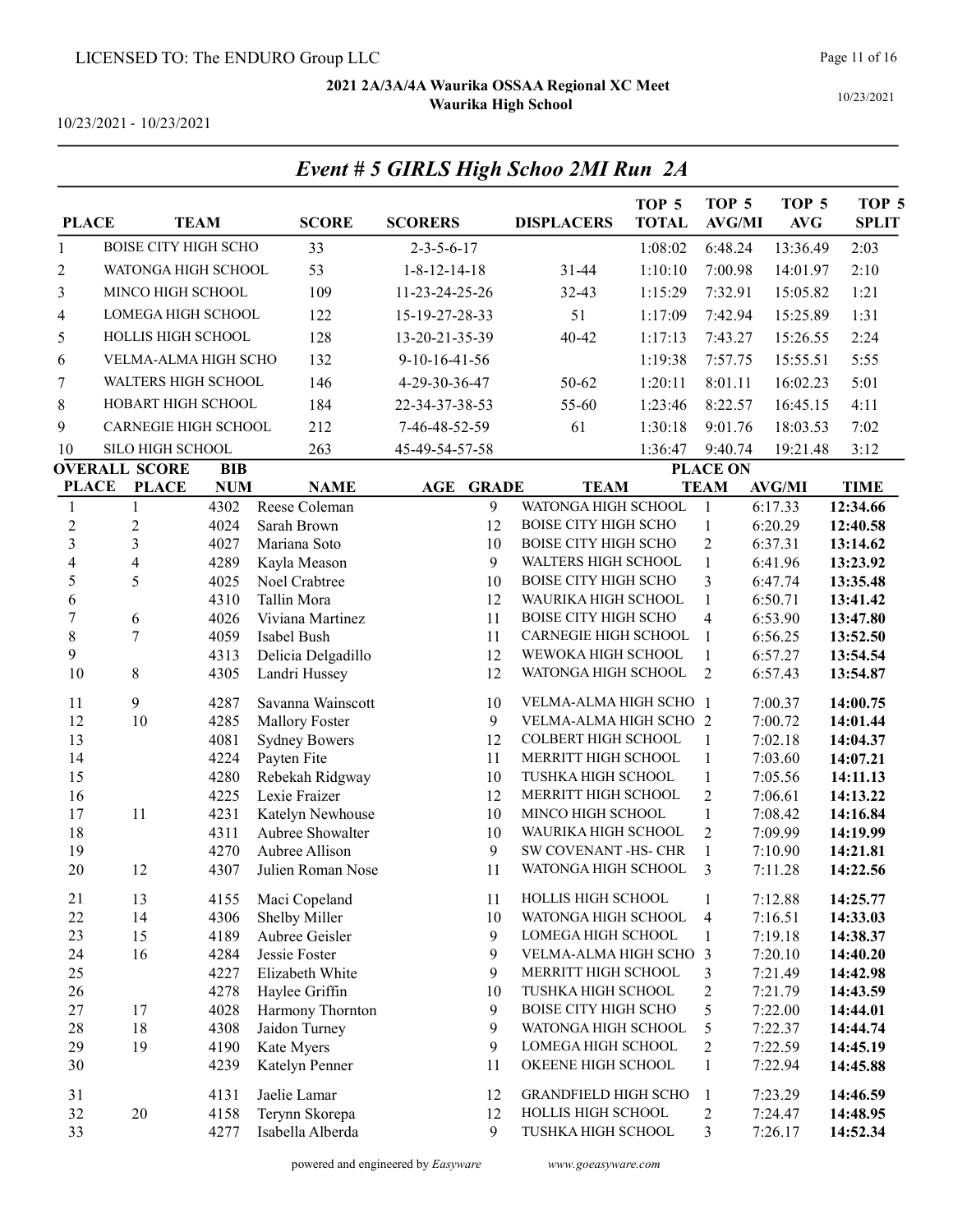10/23/2021 - 10/23/2021

|    |    |      |                      |    | Event # 5 GIRLS High Schoo 2MI Run 2A |                          |         |          |
|----|----|------|----------------------|----|---------------------------------------|--------------------------|---------|----------|
| 34 | 21 | 4161 | Layni Whorton        | 9  | HOLLIS HIGH SCHOOL                    | 3                        | 7:26.49 | 14:52.98 |
| 35 |    | 4067 | Reina Gonzales       | 11 | CHEYENNE HIGH SCHOOL 1                |                          | 7:29.99 | 14:59.98 |
| 36 |    | 4309 | Jaci Gholson         | 10 | WAURIKA HIGH SCHOOL                   | 3                        | 7:30.35 | 15:00.71 |
| 37 | 22 | 4149 | Karissa Smith        | 12 | HOBART HIGH SCHOOL                    | $\,1$                    | 7:30.83 | 15:01.67 |
| 38 | 23 | 4228 | Kaysten Bowman       | 9  | MINCO HIGH SCHOOL                     | $\overline{c}$           | 7:31.01 | 15:02.03 |
| 39 |    | 4042 | Paola Baez           | 11 | <b>BURNS FLAT-DILL CITY</b>           | $\mathbf{1}$             | 7:31.58 | 15:03.17 |
| 40 | 24 | 4232 | Laura Lee Salazar    | 12 | MINCO HIGH SCHOOL                     | 3                        | 7:33.29 | 15:06.59 |
|    |    |      |                      |    |                                       |                          |         |          |
| 41 |    | 4254 | <b>Emily Pursley</b> | 11 | RUSH SPRINGS HIGH SC                  | 1                        | 7:33.62 | 15:07.24 |
| 42 |    | 4127 | Kandyce Reynolds     | 12 | <b>GRACEMONT HIGH SCHOC 1</b>         |                          | 7:39.21 | 15:18.43 |
| 43 | 25 | 4230 | Sofie Mariager       | 11 | MINCO HIGH SCHOOL                     | 4                        | 7:42.79 | 15:25.58 |
| 44 |    | 4065 | Anna Bryson          | 12 | CHEYENNE HIGH SCHOOL 2                |                          | 7:43.70 | 15:27.41 |
| 45 | 26 | 4234 | Madisan Workman      | 12 | MINCO HIGH SCHOOL                     | 5                        | 7:49.04 | 15:38.09 |
| 46 | 27 | 4192 | Monse Rivera         | 10 | LOMEGA HIGH SCHOOL                    | 3                        | 7:50.04 | 15:40.08 |
| 47 |    | 4257 | Alicen Williams      | 12 | RYAN HIGH SCHOOL                      | $\mathbf{1}$             | 7:50.78 | 15:41.56 |
| 48 |    | 4128 | Patience Smith       | 10 | <b>GRACEMONT HIGH SCHOC 2</b>         |                          | 7:53.36 | 15:46.72 |
| 49 |    | 4126 | Kimmi Birch          | 12 | <b>GRACEMONT HIGH SCHOC 3</b>         |                          | 7:53.58 | 15:47.17 |
| 50 |    | 4116 | Jade Castillo        | 12 | FLETCHER HIGH SCHOOL                  | $\overline{1}$           | 7:53.83 | 15:47.67 |
| 51 |    | 4016 | McKaegan Gregory     | 12 | <b>BINGER-ONEY HIGH SCH</b>           | 1                        | 7:54.11 | 15:48.22 |
| 52 |    | 4238 | Madison Munden       | 10 | OKEENE HIGH SCHOOL                    | $\overline{c}$           | 7:54.72 | 15:49.45 |
| 53 |    | 4044 | Joey Mooney          | 10 | <b>BURNS FLAT-DILL CITY</b>           | $\overline{c}$           | 7:55.70 | 15:51.41 |
| 54 | 28 | 4191 | Madi Myers           | 11 | LOMEGA HIGH SCHOOL                    | $\overline{\mathbf{4}}$  | 7:57.89 | 15:55.79 |
| 55 | 29 | 4294 | Emma Youngblood      | 11 | WALTERS HIGH SCHOOL                   | $\overline{c}$           | 8:00.10 | 16:00.20 |
| 56 |    | 4130 | Jacee Hammer         | 10 | <b>GRANDFIELD HIGH SCHO</b>           | $\mathbf{2}$             | 8:01.40 | 16:02.81 |
| 57 |    | 4236 | Grace Sovocook       | 11 | MT VIEW-GOTEBO HIGH                   | $\mathbf{1}$             | 8:01.54 | 16:03.09 |
| 58 | 30 | 4293 | Alyssa Tolliver      | 10 | WALTERS HIGH SCHOOL                   | 3                        | 8:02.26 | 16:04.53 |
| 59 | 31 | 4303 | Piper Gallagher      | 11 | WATONGA HIGH SCHOOL                   | 6                        | 8:02.99 | 16:05.99 |
| 60 | 32 | 4233 | Brooklyn Teel        | 9  | MINCO HIGH SCHOOL                     | 6                        | 8:03.12 | 16:06.24 |
|    |    |      |                      |    |                                       |                          |         |          |
| 61 |    | 4318 | Mariela Ponce        | 11 | WYNNEWOOD HIGH SCHO 1                 |                          | 8:03.72 | 16:07.45 |
| 62 | 33 | 4188 | Hallie Barton        | 11 | LOMEGA HIGH SCHOOL                    | 5                        | 8:05.02 | 16:10.05 |
| 63 | 34 | 4145 | Melissa Maggard      | 12 | HOBART HIGH SCHOOL                    | $\overline{c}$           | 8:05.95 | 16:11.91 |
| 64 | 35 | 4156 | Naria Gonzalez       | 9  | HOLLIS HIGH SCHOOL                    | $\overline{\mathbf{4}}$  | 8:07.52 | 16:15.05 |
| 65 | 36 | 4290 | Kendall Meason       | 11 | WALTERS HIGH SCHOOL                   | $\overline{\mathcal{A}}$ | 8:08.56 | 16:17.12 |
| 66 |    | 4314 | Jennifer Sharp       | 11 | WEWOKA HIGH SCHOOL                    | $\overline{c}$           | 8:13.49 | 16:26.99 |
| 67 | 37 | 4146 | Jazzmine Pinto       | 9  | HOBART HIGH SCHOOL                    | $\overline{\mathbf{3}}$  | 8:18.19 | 16:36.39 |
| 68 | 38 | 4144 | Lexi Holmes          | 10 | HOBART HIGH SCHOOL                    | 4                        | 8:21.27 | 16:42.54 |
| 69 |    | 4271 | Reagan Meacham       | 9  | SWEETWATER HIGH SCHO 1                |                          | 8:24.58 | 16:49.17 |
| 70 |    | 4316 | Richelle Bethers     | 9  | WYNNEWOOD HIGH SCHO 2                 |                          | 8:24.91 | 16:49.82 |
| 71 | 39 | 4160 | Landry Whorton       | 10 | HOLLIS HIGH SCHOOL                    | 5                        | 8:25.02 | 16:50.04 |
| 72 | 40 | 4157 | Morgan Robinson      | 10 | HOLLIS HIGH SCHOOL                    | 6                        | 8:27.58 | 16:55.17 |
| 73 |    | 4007 | Kimberly Minyard     | 9  | BENNINGTON HIGH SCHO                  | 1                        | 8:27.69 | 16:55.38 |
| 74 | 41 | 4286 | Jadyn Lowry          | 10 | VELMA-ALMA HIGH SCHO 4                |                          | 8:29.31 | 16:58.63 |
| 75 | 42 | 4159 | Lila Thompson        | 9  | HOLLIS HIGH SCHOOL                    | 7                        | 8:29.77 | 16:59.55 |
| 76 | 43 | 4229 | Paislee Johnson      | 10 | MINCO HIGH SCHOOL                     | 7                        | 8:29.94 | 16:59.88 |
| 77 |    | 4117 | Ayla Lewis           | 10 | FLETCHER HIGH SCHOOL                  | 2                        | 8:30.40 | 17:00.80 |
| 78 |    | 4162 | Jazmine Abeyta       | 9  | HYDRO-EAKLY HIGH SCH                  | $\overline{1}$           | 8:32.32 | 17:04.65 |
| 79 |    | 4319 | Jacie Russell        | 9  | WYNNEWOOD HIGH SCHO 3                 |                          | 8:33.16 | 17:06.33 |
| 80 |    | 4043 | Gabbi Espinosa       | 10 | <b>BURNS FLAT-DILL CITY</b>           | 3                        | 8:37.59 | 17:15.18 |
|    |    |      |                      |    |                                       |                          |         |          |
| 81 |    | 4125 | Abbi Birch           | 10 | <b>GRACEMONT HIGH SCHOC 4</b>         |                          | 8:38.41 | 17:16.82 |
| 82 |    | 4163 | Allison Goforth      | 9  | HYDRO-EAKLY HIGH SCH 2                |                          | 8:38.56 | 17:17.12 |

# Event # 5 GIRLS High Schoo 2MI Run 2A

powered and engineered by Easyware www.goeasyware.com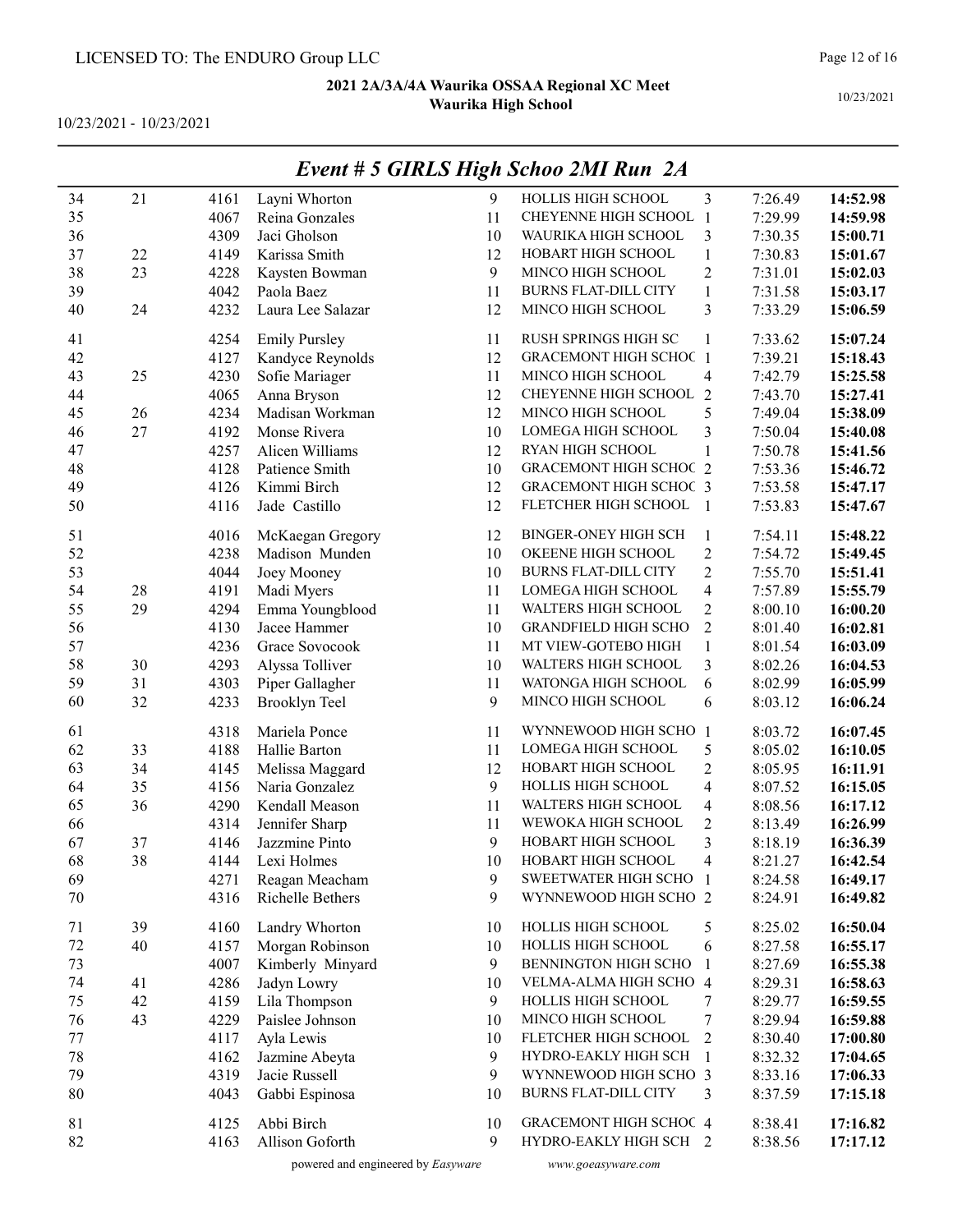10/23/2021 - 10/23/2021

|     |    |      |                      |    | $L$ veni $H$ $\theta$ OTKLS $H$ igh Schoo $2ML$ Kun $2A$ |                          |          |          |
|-----|----|------|----------------------|----|----------------------------------------------------------|--------------------------|----------|----------|
| 83  |    | 4113 | Kara Buseywickware   | 9  | ELMORE CITY-PERNELL                                      | $\mathbf{1}$             | 8:38.94  | 17:17.89 |
| 84  |    | 4235 | Makiah Quoetone      | 10 | MT VIEW-GOTEBO HIGH                                      | $\overline{2}$           | 8:39.22  | 17:18.45 |
| 85  |    | 4031 | Kameryn Komardley    | 11 | BOONE-APACHE HIGH SC                                     | $\mathbf{1}$             | 8:40.27  | 17:20.54 |
| 86  |    | 4256 | Jasmine Villarreal   | 10 | RYAN HIGH SCHOOL                                         | $\overline{2}$           | 8:42.38  | 17:24.76 |
| 87  | 44 | 4304 | Ady Hightower        | 12 | WATONGA HIGH SCHOOL                                      | 7                        | 8:42.88  | 17:25.77 |
| 88  | 45 | 4259 | Lucille Ranney       | 11 | SILO HIGH SCHOOL                                         | 1                        | 8:46.45  | 17:32.90 |
| 89  |    | 4124 | Alexandria Witt      | 12 | <b>GERONIMO HIGH SCHOOL 1</b>                            |                          | 8:47.39  | 17:34.78 |
| 90  |    | 4272 | Abby Watson          | 10 | SWEETWATER HIGH SCHO 2                                   |                          | 8:52.62  | 17:45.25 |
| 91  |    | 4006 | Cheyenne Miller      | 12 | BENNINGTON HIGH SCHO                                     | 2                        | 8:58.67  | 17:57.35 |
| 92  | 46 | 4064 | Sybil Washee         | 11 | CARNEGIE HIGH SCHOOL                                     | $\overline{2}$           | 8:59.17  | 17:58.35 |
| 93  |    | 4279 | Shelby Pediman       | 10 | TUSHKA HIGH SCHOOL                                       | 4                        | 9:01.19  | 18:02.39 |
| 94  |    | 4030 | Precious Killsfirst  | 12 | <b>BOONE-APACHE HIGH SC</b>                              | $\overline{c}$           | 9:06.26  | 18:12.53 |
| 95  |    | 4253 | Kinley Bratcher      | 12 | RUSH SPRINGS HIGH SC                                     | $\overline{c}$           | 9:09.11  | 18:18.22 |
| 96  | 47 | 4292 | Amber Spence         | 11 | WALTERS HIGH SCHOOL                                      | 5                        | 9:12.70  | 18:25.41 |
| 97  | 48 | 4061 | Sicily Dangelo       | 11 | CARNEGIE HIGH SCHOOL                                     | 3                        | 9:13.51  | 18:27.02 |
| 98  | 49 | 4261 | Mallory Womeldorff   | 9  | SILO HIGH SCHOOL                                         | $\overline{c}$           | 9:14.26  | 18:28.53 |
| 99  |    | 4317 | Geneva Perry         | 9  | WYNNEWOOD HIGH SCHO 4                                    |                          | 9:15.90  | 18:31.80 |
| 100 | 50 | 4288 | Scotlyn Ford         | 9  | WALTERS HIGH SCHOOL                                      | 6                        | 9:16.92  | 18:33.85 |
| 101 | 51 | 4193 | Kamryn Turner        | 9  | LOMEGA HIGH SCHOOL                                       | 6                        | 9:17.05  | 18:34.11 |
| 102 |    | 4115 | Madilyn Brumbellow   | 12 | FLETCHER HIGH SCHOOL                                     | 3                        | 9:20.41  | 18:40.82 |
| 103 |    | 4084 | Alexia Wright        | 9  | <b>COLBERT HIGH SCHOOL</b>                               | $\overline{c}$           | 9:23.48  | 18:46.97 |
| 104 |    | 4099 | Maria Talavera       | 9  | DIBBLE HIGH SCHOOL                                       | $\mathbf{1}$             | 9:25.16  | 18:50.32 |
| 105 |    | 4066 | Shaylie Carter       | 12 | CHEYENNE HIGH SCHOOL 3                                   |                          | 9:25.82  | 18:51.65 |
| 106 | 52 | 4060 | Keidy Chavez         | 12 | CARNEGIE HIGH SCHOOL                                     | $\overline{4}$           | 9:32.37  | 19:04.74 |
| 107 |    | 4082 | Keegan Rowland       | 11 | COLBERT HIGH SCHOOL                                      | 3                        | 9:32.46  | 19:04.93 |
| 108 | 53 | 4148 | Hannah Siessor       | 9  | HOBART HIGH SCHOOL                                       | 5                        | 9:36.64  | 19:13.28 |
| 109 | 54 | 4262 | Brooklynn Workman    | 9  | SILO HIGH SCHOOL                                         | 3                        | 9:46.44  | 19:32.88 |
| 110 | 55 | 4147 | Ashlyn Redelsperger  | 12 | HOBART HIGH SCHOOL                                       | 6                        | 9:53.24  | 19:46.48 |
| 111 | 56 | 4281 | <b>Abby Bartling</b> | 10 | VELMA-ALMA HIGH SCHO 5                                   |                          | 9:58.28  | 19:56.57 |
| 112 |    | 4226 | Kiera Stehr          | 12 | MERRITT HIGH SCHOOL                                      | 4                        | 9:59.11  | 19:58.23 |
| 113 |    | 4315 | Mikayla Cobb         | 11 | WILSON HIGH SCHOOL                                       | $\mathbf{1}$             | 10:02.23 | 20:04.46 |
| 114 |    | 4029 | Savannah Black       | 12 | <b>BOONE-APACHE HIGH SC</b>                              | 3                        | 10:07.23 | 20:14.47 |
| 115 | 57 | 4258 | Hailey Cicio         | 10 | SILO HIGH SCHOOL                                         | 4                        | 10:14.08 | 20:28.17 |
| 116 | 58 | 4260 | Shayla Wilson        | 10 | SILO HIGH SCHOOL                                         | 5                        | 10:22.47 | 20:44.95 |
| 117 | 59 | 4062 | Breanna Nish         | 11 | CARNEGIE HIGH SCHOOL                                     | 5                        | 10:27.53 | 20:55.07 |
| 118 |    | 4083 | Madison Vineyard     | 11 | <b>COLBERT HIGH SCHOOL</b>                               | $\overline{\mathcal{A}}$ | 10:34.85 | 21:09.70 |
| 119 |    | 4255 | Katelynn Dabbs       | 12 | RYAN HIGH SCHOOL                                         | 3                        | 10:41.79 | 21:23.59 |
| 120 |    | 4129 | Jamie Alvarez        | 10 | <b>GRANDFIELD HIGH SCHO</b>                              | 3                        | 11:00.35 | 22:00.70 |
| 121 | 60 | 4143 | Channing Davis       | 9  | HOBART HIGH SCHOOL                                       | 7                        | 11:04.76 | 22:09.53 |
| 122 | 61 | 4063 | Kailyn Saddleblanket | 9  | CARNEGIE HIGH SCHOOL                                     | 6                        | 11:11.11 | 22:22.22 |
| 123 | 62 | 4291 | Raina Pequeno        | 9  | WALTERS HIGH SCHOOL                                      | 7                        | 11:21.15 | 22:42.30 |
| 124 |    | 4237 | Larue Yelloweagle    | 9  | MT VIEW-GOTEBO HIGH                                      | 3                        | 14:06.10 | 28:12.20 |

### Event # 5 GIRLS High Schoo 2MI Run 2A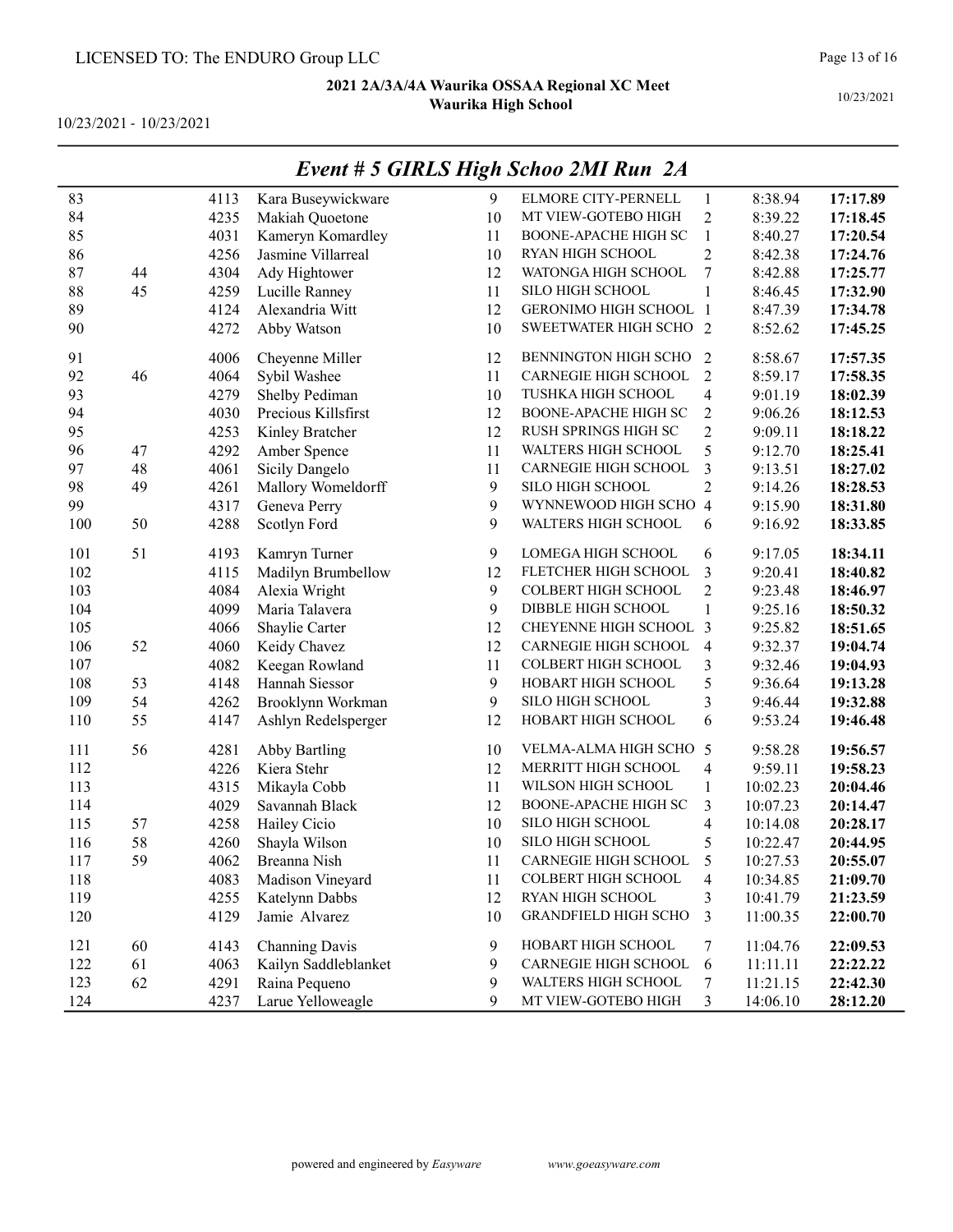Event # 6 BOYS High Schoo Run 2A

10/23/2021

| <b>PLACE</b>     |                                      | <b>TEAM</b>              | <b>SCORE</b>                  | <b>SCORERS</b>         |              | <b>DISPLACERS</b>                        | TOP <sub>5</sub><br><b>TOTAL</b> | TOP <sub>5</sub><br><b>AVG/MI</b> | TOP <sub>5</sub><br><b>AVG</b> | TOP <sub>5</sub><br><b>SPLIT</b> |
|------------------|--------------------------------------|--------------------------|-------------------------------|------------------------|--------------|------------------------------------------|----------------------------------|-----------------------------------|--------------------------------|----------------------------------|
| $\mathbf{1}$     | <b>BOISE CITY HIGH SCHO</b>          |                          | 47                            | $1-4-10-12-20$         |              | 27-49                                    | 1:38:38                          | 6:48.24                           | 19:43.51                       | 3:47                             |
| $\overline{2}$   | CARNEGIE HIGH SCHOOL                 |                          | 80                            | $6 - 7 - 9 - 26 - 32$  |              | 40-55                                    | 1:42:50                          | 9:01.76                           | 20:34.01                       | 3:31                             |
| 3                | SILO HIGH SCHOOL                     |                          | 103                           | $5 - 8 - 11 - 38 - 41$ |              | $46 - 61$                                | 1:45:16                          | 9:40.74                           | 21:03.24                       | 4:21                             |
| 4                | LOMEGA HIGH SCHOOL                   |                          | 111                           | 14-21-23-24-29         |              | 34-39                                    | 1:49:11                          | 7:42.94                           | 21:50.11                       | 1:32                             |
| 5                | HOLLIS HIGH SCHOOL                   |                          | 149                           | 3-13-18-57-58          |              | 63-67                                    | 1:52:42                          | 7:43.27                           | 22:32.36                       | 7:22                             |
| 6                | MERRITT HIGH SCHOOL                  |                          | 162                           | 2-28-31-47-54          |              | 68                                       | 1:52:20                          | 4:29.60                           | 22:28.01                       | 6:08                             |
| 7                | TUSHKA HIGH SCHOOL                   |                          | 168                           | 15-19-25-50-59         |              |                                          | 1:55:30                          | 4:37.18                           | 23:05.93                       | 5:12                             |
| 8                | <b>BOONE-APACHE HIGH SC</b>          |                          | 196                           | 16-36-37-43-64         |              |                                          | 1:58:51                          | 4:45.25                           | 23:46.28                       | 6:49                             |
| 9                | HOBART HIGH SCHOOL                   |                          | 199                           |                        |              | 60                                       | 1:56:52                          |                                   |                                | 3:27                             |
|                  |                                      |                          |                               | 17-33-45-51-53         |              |                                          |                                  | 8:22.57                           | 23:22.39                       |                                  |
| 10               | <b>COLBERT HIGH SCHOOL</b>           |                          | 227                           | 22-35-48-56-66         |              |                                          | 2:02:53                          | 4:54.93                           | 24:34.67                       | 6:59                             |
| 11               | MINCO HIGH SCHOOL                    |                          | 230                           | 30-42-44-52-62         |              | 65                                       | 2:01:30                          | 7:32.91                           | 24:18.02                       | 4:33                             |
| <b>PLACE</b>     | <b>OVERALL SCORE</b><br><b>PLACE</b> | <b>BIB</b><br><b>NUM</b> | <b>NAME</b>                   | AGE                    | <b>GRADE</b> | <b>TEAM</b>                              |                                  | <b>PLACE ON</b><br><b>TEAM</b>    | <b>AVG/MI</b>                  | <b>TIME</b>                      |
| 1                | 1                                    | 4347                     | Livan Rosas                   |                        | 10           | <b>BOISE CITY HIGH SCHO</b>              |                                  | $\mathbf{1}$                      | 3:32.16                        | 17:40.81                         |
| $\boldsymbol{2}$ |                                      | 4559                     | Jagger Worley                 |                        | 11           | MT VIEW-GOTEBO HIGH                      |                                  | $\mathbf{1}$                      | 3:40.44                        | 18:22.22                         |
| 3                | $\sqrt{2}$                           | 4548                     | Riley Herndon                 |                        | 11           | MERRITT HIGH SCHOOL                      |                                  | $\mathbf{1}$                      | 3:42.89                        | 18:34.45                         |
| $\overline{4}$   | 3                                    | 4476                     | Rowdy Randall                 |                        | 11           | HOLLIS HIGH SCHOOL                       |                                  | $\mathbf{1}$                      | 3:45.12                        | 18:45.63                         |
| 5                | 4                                    | 4342                     | Brayden Aduddell              |                        | 10           | <b>BOISE CITY HIGH SCHO</b>              |                                  | $\overline{2}$                    | 3:45.84                        | 18:49.21                         |
| 6                | 5                                    | 4586                     | Christian Vining              |                        | 11           | <b>SILO HIGH SCHOOL</b>                  |                                  | $\mathbf{1}$                      | 3:48.04                        | 19:00.22                         |
| $\sqrt{ }$       | 6                                    | 4385                     | Asa Worthington               |                        | 11           | <b>CARNEGIE HIGH SCHOOL</b>              |                                  | $\mathbf{1}$                      | 3:48.41                        | 19:02.08                         |
| 8                | 7                                    | 4383                     | Jorje Martinez                |                        | 12           | <b>CARNEGIE HIGH SCHOOL</b>              |                                  | $\overline{2}$                    | 3:48.76                        | 19:03.83                         |
| 9                | $\,8\,$                              | 4581                     | Conner Cordell                |                        | 11           | SILO HIGH SCHOOL                         |                                  | $\overline{2}$                    | 3:52.50                        | 19:22.50                         |
| 10               | 9                                    | 4380                     | Charles Boettger              |                        | 10           | <b>CARNEGIE HIGH SCHOOL</b>              |                                  | 3                                 | 3:58.70                        | 19:53.51                         |
| 11               | 10                                   | 4345                     | Adrian Olmos                  |                        | 9            | <b>BOISE CITY HIGH SCHO</b>              |                                  | 3                                 | 4:00.82                        | 20:04.13                         |
| 12               |                                      | 4605                     | Deegan Hartzell               |                        | 9            | THOMAS-FAY-CUSTER HI                     |                                  | $\mathbf{1}$                      | 4:04.13                        | 20:20.69                         |
| 13               | 11                                   | 4587                     | Shawn Weaver                  |                        | 10           | SILO HIGH SCHOOL                         |                                  | 3                                 | 4:05.33                        | 20:26.65                         |
| 14               |                                      | 4558                     | Cole Evans                    |                        | 12           | MT VIEW-GOTEBO HIGH                      |                                  | $\overline{2}$                    | 4:05.64                        | 20:28.24                         |
| 15               |                                      | 4443                     | Jayden Wallace                |                        | 9            | GERONIMO HIGH SCHOOL                     |                                  | $\overline{1}$                    | 4:06.26                        | 20:31.34                         |
| 16               | 12                                   | 4348                     | Jase Stewart                  |                        | 10           | <b>BOISE CITY HIGH SCHO</b>              |                                  | $\overline{\mathcal{A}}$          | 4:07.10                        | 20:35.53                         |
| 17               |                                      | 4630                     | Alex Gomez                    |                        | 10           | WAURIKA HIGH SCHOOL                      |                                  | $\mathbf{1}$                      | 4:08.38                        | 20:41.93                         |
| 18<br>19         | 13                                   | 4579<br>4474             | Andrew Scott<br>Canaan Motley |                        | 10<br>9      | RYAN HIGH SCHOOL<br>HOLLIS HIGH SCHOOL   |                                  | $\mathbf{1}$<br>$\overline{2}$    | 4:09.36<br>4:10.36             | 20:46.83<br>20:51.81             |
| 20               | 14                                   | 4504                     | Austin Chestnut               |                        | 10           | LOMEGA HIGH SCHOOL                       |                                  | 1                                 | 4:10.84                        | 20:54.22                         |
|                  |                                      |                          |                               |                        |              |                                          |                                  |                                   |                                |                                  |
| 21               | 15                                   | 4612                     | Lex Simon                     |                        | 12           | TUSHKA HIGH SCHOOL                       |                                  | $\mathbf{1}$                      | 4:13.78                        | 21:08.91                         |
| 22               | 16                                   | 4352                     | Kristian Komardley            |                        | 11           | <b>BOONE-APACHE HIGH SC</b>              |                                  | $\mathbf{1}$                      | 4:13.93                        | 21:09.68                         |
| 23               |                                      | 4597                     | Jeromiah Hutcherson           |                        | 11           | SWEETWATER HIGH SCHO                     |                                  | -1                                | 4:14.53                        | 21:12.66                         |
| 24               | 17                                   | 4461                     | Jamari Rasheed                |                        | 12           | HOBART HIGH SCHOOL<br>HOLLIS HIGH SCHOOL |                                  | 1                                 | 4:15.04                        | 21:15.23                         |
| 25<br>26         | 18<br>19                             | 4477<br>4613             | Jaxon Wright<br>Tagen Simon   |                        | 9<br>10      | TUSHKA HIGH SCHOOL                       |                                  | 3<br>$\overline{2}$               | 4:16.54<br>4:16.57             | 21:22.70<br>21:22.88             |
| 27               | 20                                   | 4344                     | Jesus Gamez                   |                        | 10           | <b>BOISE CITY HIGH SCHO</b>              |                                  | 5                                 | 4:17.57                        | 21:27.87                         |
| 28               |                                      | 4435                     | Gage Grimes                   |                        | 9            | FLETCHER HIGH SCHOOL                     |                                  | 1                                 | 4:19.21                        | 21:36.07                         |
| 29               | 21                                   | 4509                     | Jonah Pendergraft             |                        | 9            | LOMEGA HIGH SCHOOL                       |                                  | $\overline{2}$                    | 4:20.98                        | 21:44.94                         |
| 30               | 22                                   | 4404                     | Armando Garcia                |                        | 11           | <b>COLBERT HIGH SCHOOL</b>               |                                  | 1                                 | 4:22.23                        | 21:51.15                         |
| 31               | 23                                   | 4510                     | <b>Brooks Uhlenhake</b>       |                        | 11           | LOMEGA HIGH SCHOOL                       |                                  | 3                                 | 4:23.57                        | 21:57.86                         |
| 32               |                                      | 4386                     | Aaron Bryson                  |                        | 9            | CHEYENNE HIGH SCHOOL 1                   |                                  |                                   | 4:24.05                        | 22:00.26                         |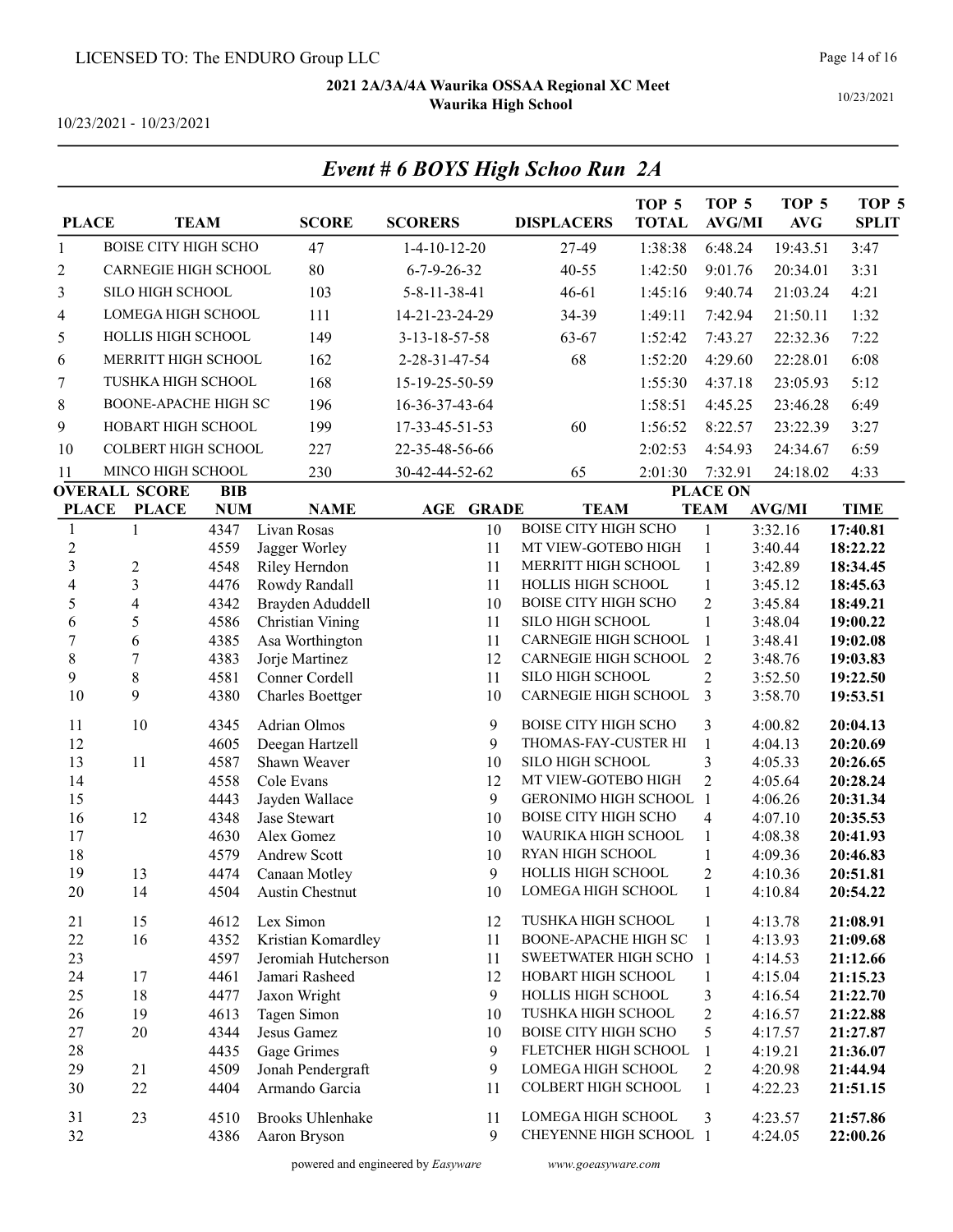10/23/2021 - 10/23/2021

|    |    |      |                        |    | $E$ veni # 0 DUTS High Schoo Kun $2A$ |                          |         |          |
|----|----|------|------------------------|----|---------------------------------------|--------------------------|---------|----------|
| 33 |    | 4560 | Griffin Laubach        | 10 | OKEENE HIGH SCHOOL                    | $\mathbf{1}$             | 4:25.11 | 22:05.56 |
| 34 | 24 | 4508 | Kelby Ott              | 11 | LOMEGA HIGH SCHOOL                    | $\overline{\mathbf{4}}$  | 4:25.27 | 22:06.39 |
| 35 | 25 | 4614 | Cole Simpson           | 12 | TUSHKA HIGH SCHOOL                    | 3                        | 4:25.91 | 22:09.58 |
| 36 |    | 4326 | Lyter Hazen            | 9  | BENNINGTON HIGH SCHO                  | $\mathbf{1}$             | 4:26.69 | 22:13.49 |
| 37 |    | 4606 | Isaac Miller           | 10 | THOMAS-FAY-CUSTER HI                  | $\overline{2}$           | 4:26.86 | 22:14.34 |
| 38 | 26 | 4379 | Andrew Bearbow         | 10 | CARNEGIE HIGH SCHOOL                  | $\overline{4}$           | 4:27.50 | 22:17.51 |
| 39 |    | 4442 | <b>Tristan Scott</b>   | 10 | GERONIMO HIGH SCHOOL 2                |                          | 4:28.05 | 22:20.27 |
| 40 |    | 4617 | Johnny Boyd            | 11 | WALTERS HIGH SCHOOL                   | 1                        | 4:28.44 | 22:22.22 |
| 41 |    | 4433 | Caleb Campbell         | 12 | FLETCHER HIGH SCHOOL                  | $\mathfrak{2}$           | 4:28.86 | 22:24.31 |
| 42 | 27 | 4343 | Colorado Bade Scheller | 9  | <b>BOISE CITY HIGH SCHO</b>           | 6                        | 4:28.95 | 22:24.79 |
| 43 | 28 | 4549 | John Johnson           | 10 | MERRITT HIGH SCHOOL                   | $\overline{c}$           | 4:29.08 | 22:25.43 |
| 44 |    | 4588 | Ethan Reed             | 10 | SPRINGER HIGH SCHOOL                  | $\mathbf{1}$             | 4:29.37 | 22:26.88 |
| 45 | 29 | 4506 | Jesse Johnston         | 12 | LOMEGA HIGH SCHOOL                    | 5                        | 4:29.42 | 22:27.14 |
| 46 | 30 | 4556 | Jase Mollohan          | 10 | MINCO HIGH SCHOOL                     | 1                        | 4:29.47 | 22:27.37 |
| 47 | 31 | 4547 | Coy Bullard            | 10 | MERRITT HIGH SCHOOL                   | 3                        | 4:30.40 | 22:32.01 |
| 48 | 32 | 4381 | Aiden Ingram           | 8  | CARNEGIE HIGH SCHOOL                  | 5                        | 4:30.62 | 22:33.12 |
| 49 | 33 | 4459 | London Hamlett         | 10 | HOBART HIGH SCHOOL                    | $\overline{c}$           | 4:30.90 | 22:34.50 |
| 50 | 34 | 4507 | <b>Braxton Murray</b>  | 10 | LOMEGA HIGH SCHOOL                    | 6                        | 4:31.63 | 22:38.19 |
| 51 | 35 | 4403 | Fernando Arellano      | 9  | COLBERT HIGH SCHOOL                   | $\mathfrak{2}$           | 4:31.69 | 22:38.45 |
| 52 |    | 4577 | Mason Adsit            | 11 | RYAN HIGH SCHOOL                      | $\overline{c}$           | 4:33.12 | 22:45.63 |
| 53 | 36 | 4353 | Devon Satepauhoodle    | 11 | <b>BOONE-APACHE HIGH SC</b>           | $\overline{2}$           | 4:35.17 | 22:55.86 |
| 54 | 37 | 4349 | Mikey Geionety         | 10 | <b>BOONE-APACHE HIGH SC</b>           | 3                        | 4:36.12 | 23:00.63 |
| 55 | 38 | 4585 | Alex Sexton            | 11 | SILO HIGH SCHOOL                      | $\overline{\mathcal{A}}$ | 4:37.00 | 23:05.03 |
| 56 |    | 4616 | Adriaan Kruger         | 9  | VELMA-ALMA HIGH SCHO 1                |                          | 4:37.14 | 23:05.70 |
| 57 | 39 | 4505 | Owen Duffy             | 11 | LOMEGA HIGH SCHOOL                    | 7                        | 4:39.50 | 23:17.52 |
| 58 | 40 | 4382 | <b>Bryson Longhat</b>  | 11 | CARNEGIE HIGH SCHOOL                  | 6                        | 4:39.62 | 23:18.14 |
| 59 | 41 | 4582 | Juan Flores            | 10 | SILO HIGH SCHOOL                      | 5                        | 4:40.36 | 23:21.84 |
| 60 |    | 4334 | Keegan McLish          | 11 | <b>BINGER-ONEY HIGH SCH</b>           | 1                        | 4:40.98 | 23:24.90 |
| 61 |    | 4441 | Adam Scott             | 11 | GERONIMO HIGH SCHOOL 3                |                          | 4:42.83 | 23:34.19 |
| 62 |    | 4629 | Trent Arellano         | 11 | WAURIKA HIGH SCHOOL                   | $\overline{c}$           | 4:43.33 | 23:36.68 |
| 63 | 42 | 4557 | <b>Brior Reynolds</b>  | 11 | MINCO HIGH SCHOOL                     | $\overline{c}$           | 4:44.18 | 23:40.92 |
| 64 |    | 4478 | Reagan Goforth         | 11 | HYDRO-EAKLY HIGH SCH                  | $\mathbf{1}$             | 4:44.79 | 23:43.98 |
| 65 | 43 | 4351 | Phillip Killsfirst     | 10 | BOONE-APACHE HIGH SC                  | $\overline{4}$           | 4:45.25 | 23:46.25 |
| 66 | 44 | 4555 | <b>Brady Harris</b>    | 11 | MINCO HIGH SCHOOL                     | 3                        | 4:45.89 | 23:49.49 |
| 67 | 45 | 4463 | Lucas Whetstone        | 11 | HOBART HIGH SCHOOL                    | 3                        | 4:46.33 | 23:51.67 |
| 68 | 46 | 4583 | Christian Ramirez      | 10 | SILO HIGH SCHOOL                      | 6                        | 4:47.65 | 23:58.25 |
| 69 |    | 4596 | Jaycen Hutcherson      | 10 | SWEETWATER HIGH SCHO                  | 2                        | 4:47.86 | 23:59.31 |
| 70 | 47 | 4546 | Jackson Bow            | 9  | MERRITT HIGH SCHOOL                   | $\overline{\mathcal{A}}$ | 4:49.09 | 24:05.45 |
| 71 | 48 | 4406 | Garrett Taylor         | 9  | COLBERT HIGH SCHOOL                   | 3                        | 4:50.02 | 24:10.10 |
| 72 | 49 | 4346 | Eric Ortega            | 9  | <b>BOISE CITY HIGH SCHO</b>           | $\boldsymbol{7}$         | 4:52.70 | 24:23.54 |
| 73 |    | 4608 | <b>Bryce Hoppes</b>    | 11 | TIPTON HIGH SCHOOL                    | 1                        | 4:52.78 | 24:23.91 |
| 74 | 50 | 4615 | <b>Bryson Tuck</b>     | 12 | TUSHKA HIGH SCHOOL                    | 4                        | 4:53.37 | 24:26.88 |
| 75 | 51 | 4458 | Maddox Bynum           | 10 | HOBART HIGH SCHOOL                    | $\overline{\mathcal{A}}$ | 4:53.64 | 24:28.23 |
| 76 | 52 | 4554 | Thomas Callahan        | 9  | MINCO HIGH SCHOOL                     | 4                        | 4:54.25 | 24:31.28 |
| 77 | 53 | 4460 | Holden Jones           | 10 | HOBART HIGH SCHOOL                    | 5                        | 4:56.47 | 24:42.36 |
| 78 | 54 | 4551 | Dawson Michel          | 10 | MERRITT HIGH SCHOOL                   | 5                        | 4:56.54 | 24:42.74 |
| 79 | 55 | 7834 | Justice Hyaden         | 11 | CARNEGIE HIGH SCHOOL                  | 7                        | 4:57.54 | 24:47.73 |
| 80 |    | 4627 | Rylan Miller           | 10 | WATONGA HIGH SCHOOL                   | $\mathbf{1}$             | 4:57.78 | 24:48.94 |
| 81 |    | 4576 | Aaron Chesnut          | 10 | RUSH SPRINGS HIGH SC                  | $\mathbf{1}$             | 5:00.73 | 25:03.65 |

# Event # 6 BOYS High Schoo Run 2A

powered and engineered by Easyware www.goeasyware.com

Page 15 of 16